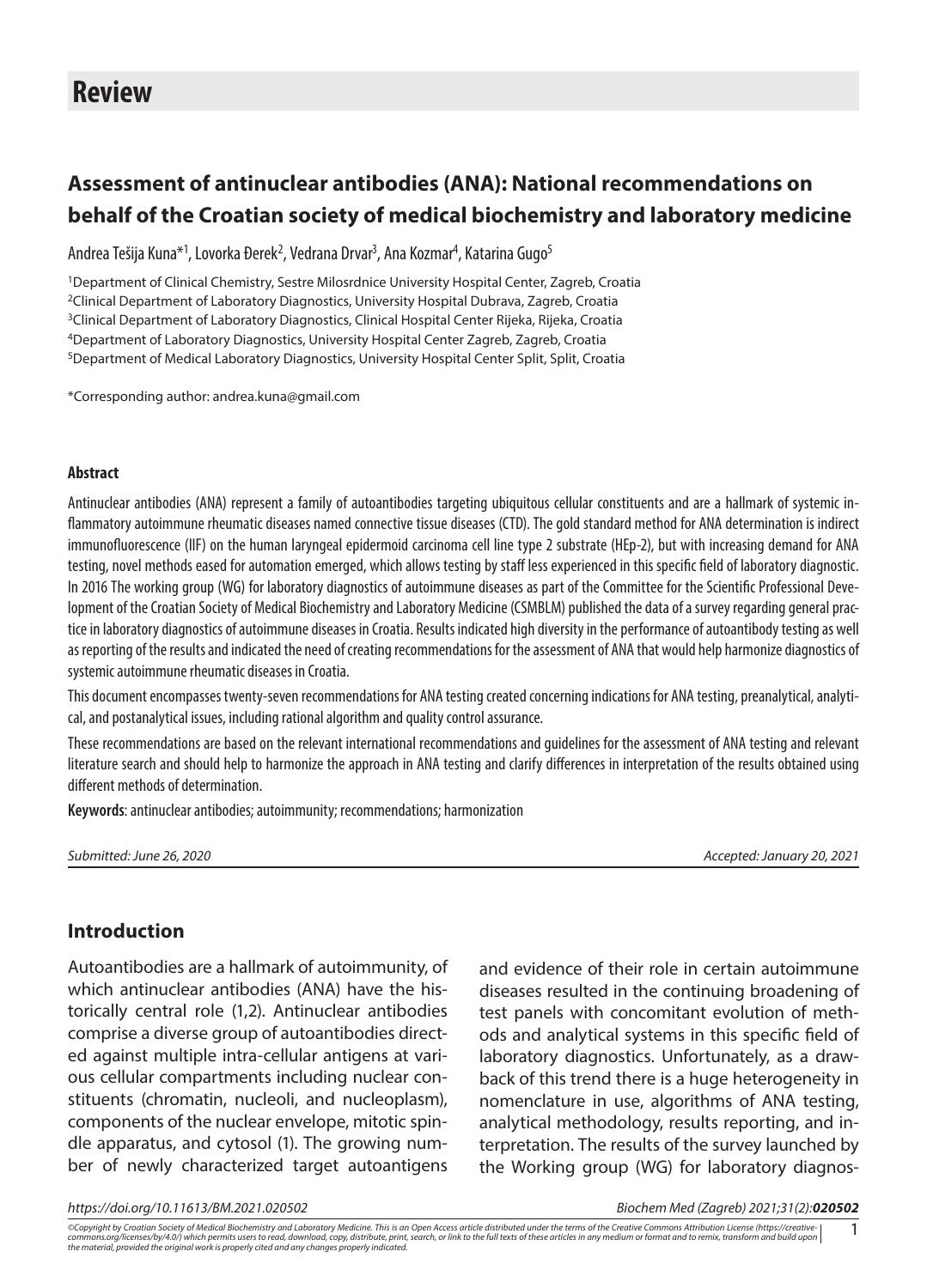tics of autoimmune diseases of the Croatian Society of Medical Biochemistry and Laboratory Medicine (CSMBLM) confirmed this heterogeneity throughout medical laboratories in Croatia and prompted the creation of the first national recommendations for the assessment of ANA (3).

These national recommendations are based on the International recommendations for the assessment of anti-nuclear antibody testing published by the European Autoimmunity Standardization Initiative (EASI) and are directed to pre-analytical issues (including rationale algorithm), analytical issues, and particularly to reporting and interpretation of the results (1).

Antinuclear antibodies are a hallmark of the subgroup of systemic inflammatory autoimmune rheumatic diseases (SARD) named connective tissue diseases (CTD) which includes: systemic lupus erythematosus (SLE), primary Sjögren syndrome (SjS), Systemic sclerosis (scleroderma, SSc), idiopathic inflammatory myopathies (IIMs), mixed connective tissue disease (MCTD) and overlap syndromes (4–6). Antinuclear antibodies represent classification criteria of most CTD while it is a fundamental parameter for diagnosis of autoimmune hepatitis (AIH) as an organ-specific autoimmune disease and validated risk factor for the development of uveitis in patients with juvenile idiopathic arthritis (JIA) (7,8).

Nomenclature of ANA specificities originates from the biochemical properties of targeted antigen (*e.g.* anti-dsDNA), the name of the associated disease (*e.g.* anti-SS-A, as antigen A associated with Sjögren syndrome (SjS)) or the name of the first patient (*e.g.* anti-Sm as Smith). Within the ANA family, a group of physiological fluid-soluble macromolecules that can be extracted from the nucleus is covered by the term extractable nuclear antigens (ENA). Six antigens that represent ENA are SS-A (Ro60), SS-B (La), Sm, RNP, Scl-70, and Jo-1. Except nuclear this term refers also to cytoplasmic proteins, therefore the nomenclature is not entirely correct. Also, in the light of the constant broadening of the spectrum of clinically relevant autoantibodies, this term became obsolete but is still in wide use by clinicians (1).

In the presence of positive ANA, it is advisable to test for specific autoantibodies within the ANA family that are known to be related to certain CTDs in terms of clinical diagnosis, subsyndrome categorization, prognosis, or indication of the development of overlapping syndromes. Due to their presence years before the appearance of evident disease, these antibodies, can provide useful prognostic information regarding the clinical course or complications (9–19). Antinuclear antibodies specificities with these characteristics (but not limited to) are presented in Table 1.

Recently, an increasing number of myositis-specific autoantibodies (MSAs) and myositis-associated autoantibodies (MAAs) have been detected in IIMs, which are useful for the subclassification of phenotypes, predicting prognosis, and determining the management. Consequently, numerous line immunoassays (LIA) became commercially available comprising different panels of MSAs and MAAs to achieve higher sensitivity since most of these autoantibodies are highly specific but present in up to 20% of patients (20–22).

The autoantibodies detected in serum samples of patients with autoimmune disease are high-avidity pathogenic autoantibodies of IgG isotypes (10). Although IgA and IgM can also be present, the association of these isotypes with CTD is less specific in comparison to IgG isotype (9).

# **1. Preanalytical issues**

# **Indications for ANA testing**

Testing for ANA should be performed only in patients with symptoms of autoimmune rheumatic disease because weak ANA reactivity can be present in many non-rheumatic conditions (viral infection, paraneoplastic neurologic syndromes (PNS), liver disease, chronic fatigue syndrome, various cancers) and healthy individuals (in particular, pregnant women, women over 40 years, and elderly persons) (10).

The gold standard method for ANA detection is indirect immunofluorescence (IIF) using HEp-2 cells (human laryngeal epidermoid carcinoma cell line type 2) substrate and is referred to as the unique

 $\overline{2}$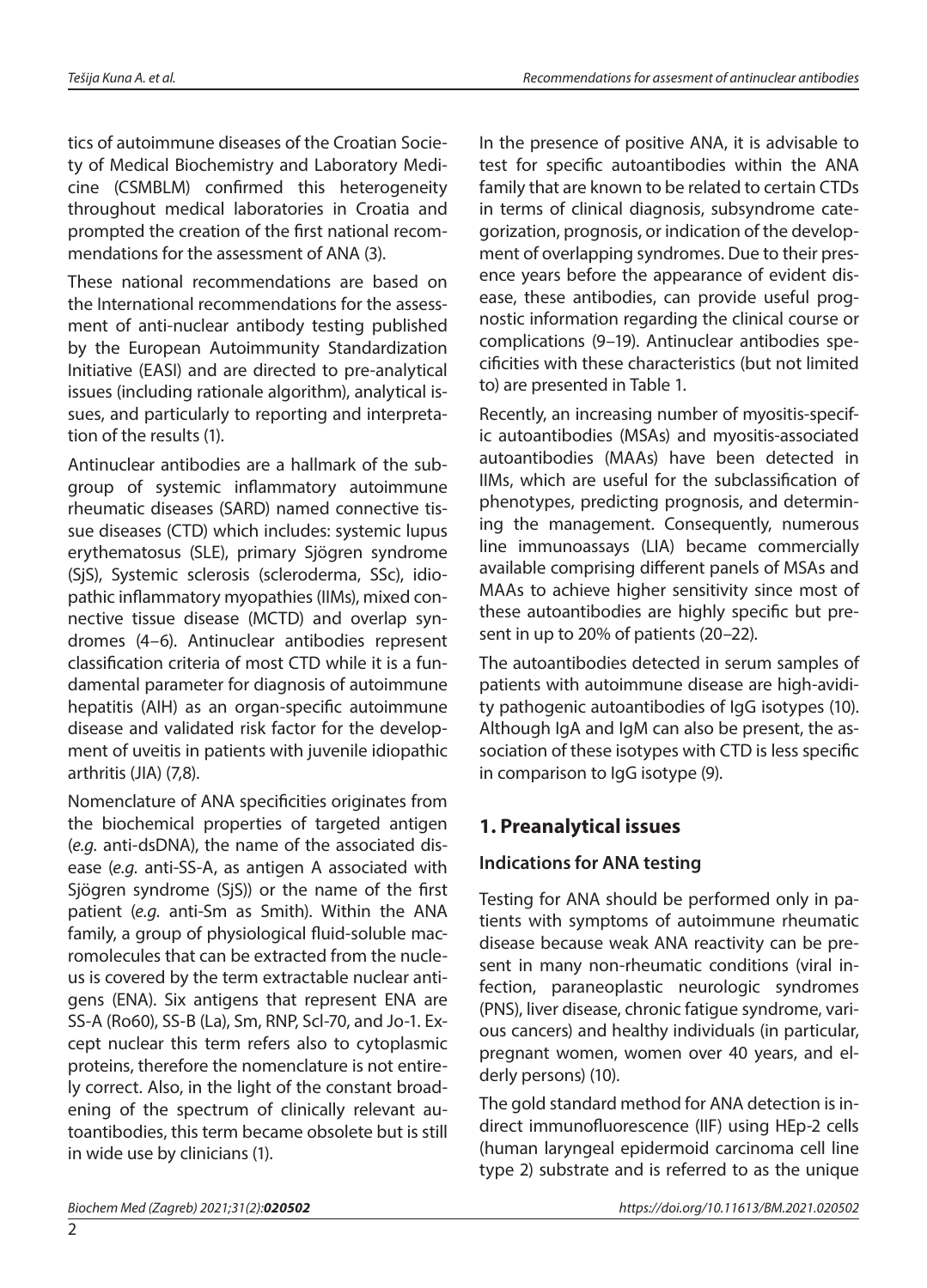| <b>Autoantibody</b>            | <b>Frequency of detection in different CTDs</b>                                                                                                                                        | <b>Clinical significance</b>                                                                                                                                |
|--------------------------------|----------------------------------------------------------------------------------------------------------------------------------------------------------------------------------------|-------------------------------------------------------------------------------------------------------------------------------------------------------------|
| anti-dsDNA                     | > 95% in active SLE with renal involvement<br>50-70% in active SLE without renal<br>involvement<br>< 40% in inactive SLE                                                               | ACR and SLICC classification criterion for SLE<br>Prognostic marker for SLE (a marker of renal involvement,<br>disease activity, use in therapy monitoring) |
| anti-SS-A (Ro60)               | 60-96% in primary SjS<br>40-60% in secondary SjS<br>25-60% SLE<br>60-100% SCLE<br>90% NLE                                                                                              | ACR/EULAR classification criterion for primary SjS<br>Associated with extraglandular manifestations<br>Found in mothers of children with NLE                |
| anti-Ro52/TRIM21               | 17-63% SjS<br>23% SLE<br>20% SSc<br>30% of patients with the antisynthetase<br>syndrome (in up to 72% of patients with<br>positive anti-Jo1)<br>in non-CTD diseases (28% PBC, 17% AIH) | Found in various autoimmune diseases                                                                                                                        |
| anti-SS-B (La)                 | 40–70% in primary SjS<br>5-50 % in secondary SjS<br>19-30% in SLE<br>25-80% in SCLE<br>70% NLE                                                                                         | Usually occur with SS-A antibodies<br>Co-occurrence with SS-A antibodies usually correlates with<br>fewer renal manifestations                              |
| anti-Sm                        | 5-10% SLE                                                                                                                                                                              | ACR and SLICC classification criterion for SLE<br>High specificity for SLE                                                                                  |
| anti-RNP                       | 100% MCTD, 13-32% SLE                                                                                                                                                                  | Serological hallmark of MCTD (when present in high titer)                                                                                                   |
| anti-Topo I/Scl70              | 65% in diffuse SSc                                                                                                                                                                     | ACR/EULAR classification criterion for SSc<br>Related to the more rapidly progressive systemic form of SSc                                                  |
| anti-CENP B                    | 57-82% of patients with CREST syndrome<br>3-12% of patients with diffuse cutaneous Sc                                                                                                  | ACR/EULAR classification criterion for SSc<br>Associated with slowly developing limited cutaneous form of<br>SSc (CREST syndrome)                           |
| anti-RNA-Pol III               | 3-19% in SSc                                                                                                                                                                           | ACR/EULAR classification criterion for SSc<br>Associated with diffuse skin manifestations and renal crisis                                                  |
| anti-Jo-1                      | 24-30% IIM                                                                                                                                                                             | ACR/EULAR classification criterion for adult and juvenile IIM<br>Associated with interstitial pulmonary fibrosis                                            |
| anti-PM/Scl                    | 24-55 % polymyositis/scleroderma overlap<br>syndrome, 8-12% IIM, 1-16% SSc                                                                                                             | Diagnostic marker for polymyositis/scleroderma overlap<br>syndrome                                                                                          |
| anti-PCNA                      | 3% SLE                                                                                                                                                                                 | Previously considered to be very specific for SLE                                                                                                           |
| anti-ribosomal P               | 10-35 % SLE                                                                                                                                                                            | High specificity for SLE                                                                                                                                    |
| anti-histones                  | 92-95% drug-induced lupus, 50-80% SLE                                                                                                                                                  | High specificity for drug-induced lupus                                                                                                                     |
| 56-90% SLE<br>anti-nucleosomes |                                                                                                                                                                                        | High specificity for SLE                                                                                                                                    |

**Table 1.** Clinically most relevant ANA specificities in inflammatory connective tissue diseases

dsDNA – double stranded DNA. CTDs – Connective tissue diseases. SLE – Systemic lupus erythematosus. ACR – American College of Rheumatology. SLICC – Systemic Lupus International. Collaborating Clinics Classification Criteria for Systemic Lupus Erythematosus. SS-A (Ro60) – antigen A associated with Sjögren syndrome (60 kDa ribonucleoprotein). SjS – Sjögren syndrome. EULAR – European League Against Rheumatism. SCLE – Subacute cutaneous lupus erythematosus. NLE – Neonatal lupus erythematosus. Ro52/ TRIM21 – 52 kDa ribonucleoprotein/ Tripartite motif-containing protein 21. SSc – Systemic sclerosis. PBC – Primary biliary cholangitis. AIH – Autoimmune hepatitis. CHB – Congenital heart block. SS-B (La) – antigen B associated with Sjögren syndrome. Sm – Smith antigen. RNP – ribonucleoprotein complex. MCTD – Mixed connective tissue disease. Scl-70/Topo-I – 70kDa antigen associated with scleroderma/Topoisomerase I. CENP-B – centromere protein B. CREST – Calcinosis, Raynaud's syndrome, Esophageal dysmotility, Sclerodactyly, and Telangiectasia. RNA-Pol-III – RNA polymerase III. Jo-1 – histidyl-tRNA synthetase. IIM – Idiopathic inflammatory myopathies. PM/Scl – antigen associated with Polymyositis / Scleroderma overlap syndrome. PCNA –proliferating cell nuclear antigen. ribosomal P – ribosomal P protein.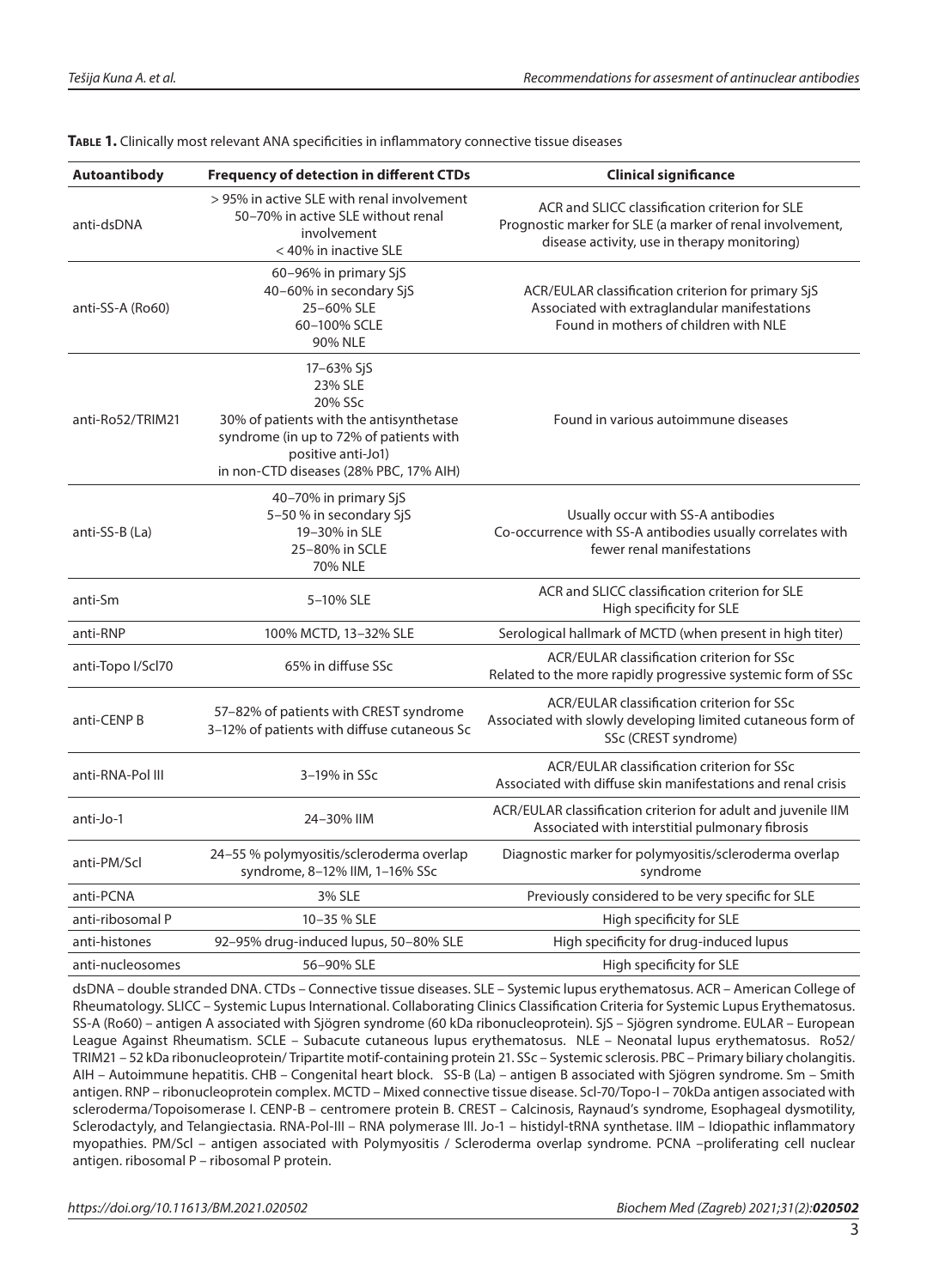ANA-screen assay. Its definition as the gold standard is primarily based on the high sensitivity for SLE, despite the limited specificity, and a role in classification criteria for various CTDs (1,23).

It has been shown that ANA without any clinical significance may be found in 30% of healthy subjects at a titre of 1:40, and in 5% at a titre of 1:160 (9). Antinuclear antibodies screen assay shows high diagnostic sensitivity for certain CTDs (SLE (90-95%), primary Sjögren Syndrome (75%), scleroderma (85-90%), and MCTD (100%)), but it has relatively low specificity (9). Accordingly, patient preselection is very important to reduce the number of false-positive results and detection of autoantibodies out of a logical clinical context.

Recommendations for ANA determination indications:

1. Testing for ANA is recommended only in patients with symptoms related to CTD, in suspicion of AIH, and follow-up of patients with JIA.

2. The ANA-screen assay should be used for diagnostic purposes only and not for follow up of disease activity or therapy response.

# **Sample type and stability**

The specimen of choice is serum. It can be stored at 4 °C for two to three days and for a longer period it should be stored at - 70 °C (24). Storage at - 20 °C is generally acceptable for up to six months. Repeated freezing and thawing cycles may cause denaturation of immunoglobulins and should be avoided. Numerous manufacturers of commercial tests for detection of ANA, ENA, or anti-dsDNA recommend equally serum and plasma as the acceptable sample. There are no specific demands regarding transport conditions while respecting the above-mentioned stability requirements.

Only the standard patient preparation for routine laboratory analysis needs to be followed and, according to available data, the sampling time is not influenced by therapy.

Most manufacturers declare that highly haemolytic, icteric, and lipaemic samples should not be used, however, without specifying interfering concentrations. Therefore, if the manufacturer suggests avoiding haemolytic, icteric, or lipaemic samples, specific concentrations of interfering substances should be provided within package inserts or on-demand. Otherwise, it is advisable that each laboratory perform interference testing for the method in use.

Recommendation for the sample type:

1. Serum is the recommended sample type for the detection of autoantibodies.

# **Quality control assessment**

Special concern should be applied to quality control (QC) issues. Regarding the type of control material, minimal requirements should follow the manufacturer recommendation that usually addresses the performance of QC with manufacturer-provided positive and negative control samples. In the case of line blot or western blot methods, internal control (iQC) of the complete procedure is usually provided with the "control" line within each strip complemented with the lot specific QC sample usually applicable once per test kit. However, the use of manufacturer-independent control samples is highly encouraged. For the quantitative tests, a proper QC sample should be at the level close to the cut-off that is rarely met with the manufacturer recommended QC samples. Therefore, a native patient sample previously confirmed to be positive or negative for a specific antibody could be a good alternative. Furthermore, desired near cut-off or clinical decision level can be achieved by dilution of a positive patient sample with the negative one. The use of previously determined negative and positive patient sera as an intra-laboratory control sample is a more sensitive tool for the detection of lot-to-lot variation that can have a direct impact on clinical decision especially in the case of anti-dsDNA level used for monitor disease activity (25).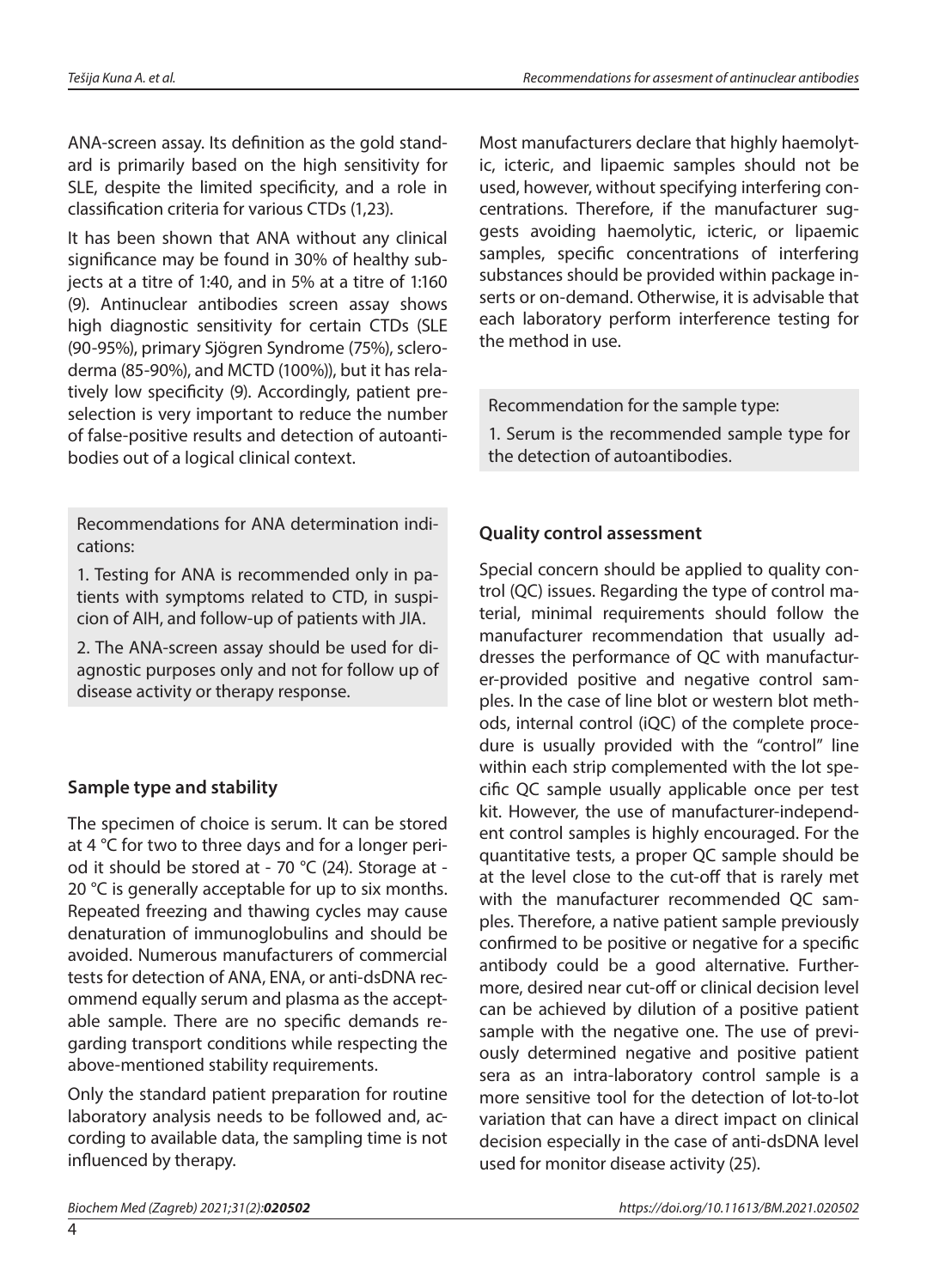Potential disadvantages of a native patient sample use as an internal QC sample are instability and quantity issues. In contrast to commercial QC samples, native patient samples are not stabilized, and therefore stability under recommended storage conditions over time should be validated before use as a QC sample. Sodium azide (100-300 µg/ mL) can be used as the preservative for this purpose (24). Before the implementation of the intralaboratory control sample, the acceptance criteria of the result must be established. It can be defined simply in terms of qualitative concordance with previous results or in terms of acceptable quantitative deviation.

In terms of the IIF method, the use of a native patient sample as QC allows at the same time the control of the repeatability of the ANA IIF pattern and the titre. Use of the QC sample with a predefined titre is also recommended for the IIF method. It should be noted that the detectable differences of ANA IIF method are typical + or - 2 serial, twofold dilutions (24) and are recommended as criteria for acceptance of difference between two measurements of the control sample. For solidbased assays, the acceptable difference between successive measurements of the control sample is defined by the inter-assay coefficient of variation (CV %) of the method, for example, for the enzyme-linked immunosorbent assay (ELISA) method it is  $+$  or - 2 standard deviations (SD) which approximate  $\pm$  30% to 40% based on the intra-assay CV of 15% to 20% (24).

Use of the borderline positive QC, whether commercial or native patient sample, assures the check of the sensitivity of both microscope and the observer (25).

Another issue is the frequency of iQC. Internal control should be performed with every new reagent lot, irrespective of the method and frequency of patient samples testing. Regarding the same lot of reagent, ideally, iQC samples (positive/negative/ borderline titre control) should be included in every batch of manually prepared slides for ANA determination with the IIF method. The same goes for solid-based assays in the case of measurement performed in batches while in the case of random

automated methods performed on a daily basis the control procedure should be performed once per day, preferably at the start of the measuring procedure. However, for laboratories with low–tomedium sized throughput, this scheme is unlikely to be economically feasible. In line with it, the laboratory can optimize the frequency of iQC procedure by performing the analysis of retrospective data of iQC (in a respectable time frame, at least 6 months) and estimation of the sigma quality level to prove the stability of the analytical process. The sigma quality level provides information on the frequency of the occurrence of the various defects (in this case, the number of iQC results outside the defined acceptable criteria/total number of iQC results for individual parameters) (26). Once the frequency of the iQC has been established, the error rate needs to be regularly reviewed (at least annually) to verify the stability of the process and in the case of the observed decrease of the sigma quality level to increase the frequency of iQC. Another level of intra-analytical phase control is monitoring the proportion of negative results in the total number of the particular tests performed (both, ANA screen and specific antibodies). To achieve a proper insight into the performance of ANA testing within the laboratory, participation in an external quality assurance (EQA) scheme is mandatory.

Recommendations for quality control assurance:

- 1. Minimal requirements for quality control sample type should follow the manufacturer's recommendation.
- 2. Use of the patient sample previously confirmed to be positive or negative for a specific antibody as the iQC sample is highly recommended.
- 3. iQC assurance should be performed with every new reagent lot.
- 4. Minimal requirements for the frequency of the iQC assurance for the same lot of reagent:
- once per batch of patient samples for the measurements not performed on a daily basis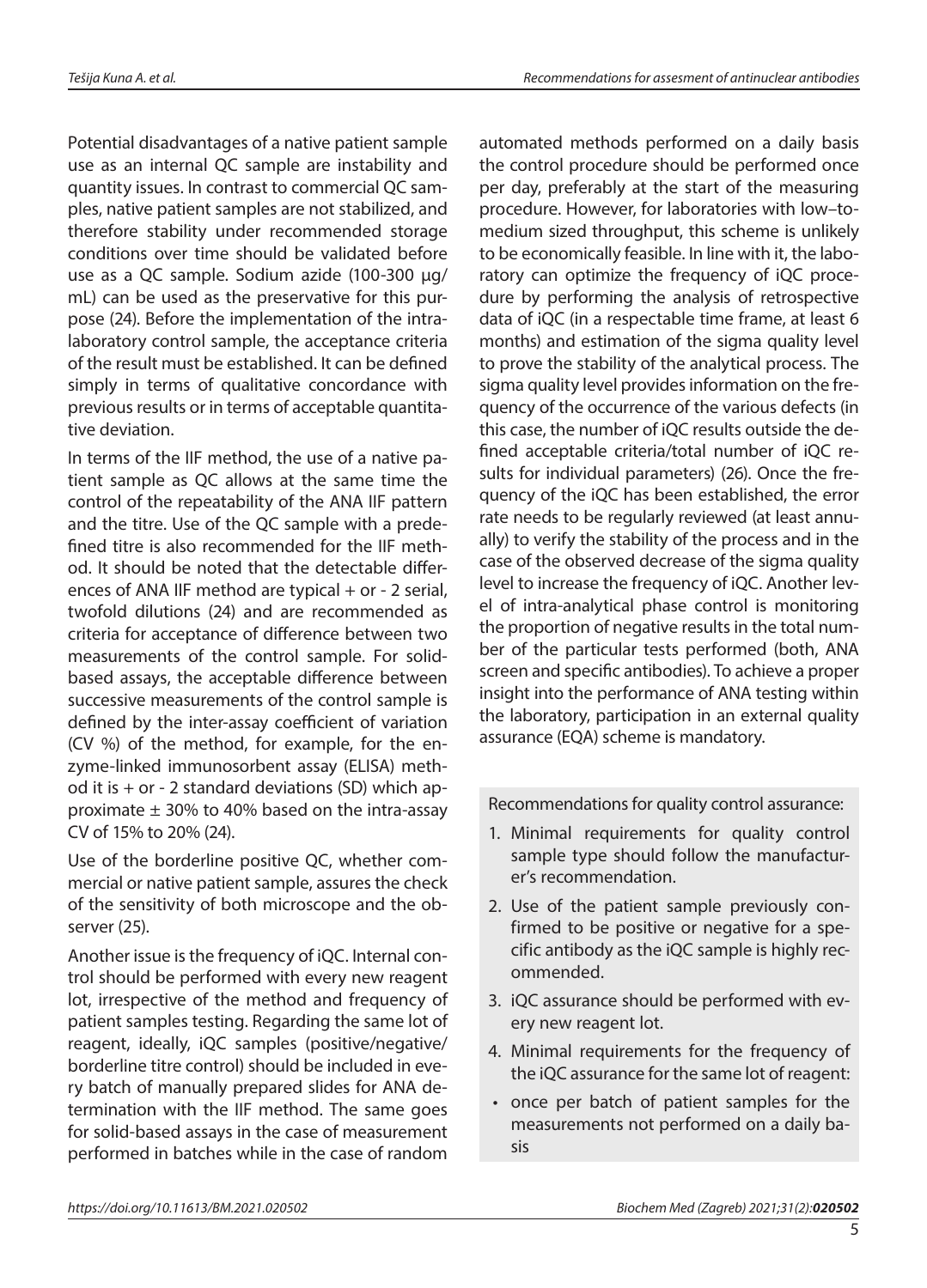- once per day, at the start of the measurement procedure, for the random automated methods performed on a daily basis.
- An exception of minimal requirements for the frequency of iQC assurance can be made in the case of the acceptable sigma quality level estimated on data collected during a minimum 6 months period.
- 5. Participation in an EQA scheme is mandatory.

# **Rational algorithm**

The introduction of ANA reflex testing has been shown in clinical practice as a good way to improve the efficiency of laboratory diagnostic of CTD with shortening the time to diagnosis while saving resources (27). Rational algorithms proposed in the literature mostly suggest the "gold standard" method, IIF on HEp-2 cells, as the most optimal screening test. Accordingly, the choice of an optimal ANA reflex test should be guided by the IIF pattern and titre as well as clinical indication. If alternative screening immunoassay is used, like solid-phase assay based on a finite set of nuclear antigens, then the results of such test should be reported with a disclaimer reporting limits of such testing.

Positive IIF test is intended to be followed by antigen-specific immunoassay, depending on fluorescence ANA pattern (Figure 1). It is advisable to focus on those specific ANA that are known to be clinically important (10,28). The specific antibody testing should minimally involve the solid-based assays which include classical ENA antigens (SS-A (Ro60), SS-B (La), Sm, RNP, Scl-70, and Jo-1) and ds-DNA (6,28–31). Multiplex bead assays (addressable laser bead immunoassay, ALBIA) allow the determination of different ANA specificities simultaneously (usually dsDNA, ENA, CENP B).

To further improve rationalization, assays with a mixture of nuclear autoantigens coupled to a solid matrix (solid-based screen assays) can precede individual tests which can then be neglected in the case of the negative result of the screen assay. These assays are available in the form of ENAscreen, comprising only classical ENA, or as a connective tissue disease (CTD) screen which comprises a wider spectrum of clinically important autoantigens (32).

In case of a negative IIF test, selected specific antibody testing should nevertheless be carried out in the context of strong clinical suspicion on certain diagnoses (for example, anti-Jo-1 in the case of PM/DM, anti-SS-A (Ro60) in case of SjS, congenital heart block or neonatal lupus, anti-ribosomal P protein in the case of SLE) (32–34).

In case of clinical suspicion for distinct ANA-associated rheumatic diseases such as idiopathic inflammatory myopathies (IIM) and systemic sclerosis (SSc), it is advisable to perform immunoassays for disease-specific autoantibody profiles which are commercially available (35).

Detection of antibodies targeting 70 kDa antigen associated with dense fine speckled fluorescence pattern on HEp-2 cells (anti-DFS70) is recommended due to the added value in exclusion of autoimmune disease diagnosis (but only if no ENA is recognized) due to its negative association with SARD (36).

Since in real-life requests are usually not accompanied by clinical information, recently it has been suggested to combine IIF with solid-based screen assay to gain maximum sensitivity and specificity for CTD diagnosis (32,37). The efficiency of such a strategy seems to be disease associated with the best efficiency observed for SLE and SjS while for SSc no added value was obtained in comparison to the algorithm with IIF as the first-line test and solid-based assay performed on IIF positive samples (38).

Recommendations for rational algorithm:

- 1. The recommended first-line test in the detection of ANA is the IIF screen test on HEp-2 cells.
- 2. Testing for specific ANA should be performed only in the cases of positive ANA IIF screen test with titre  $\geq$  1:160, guided by the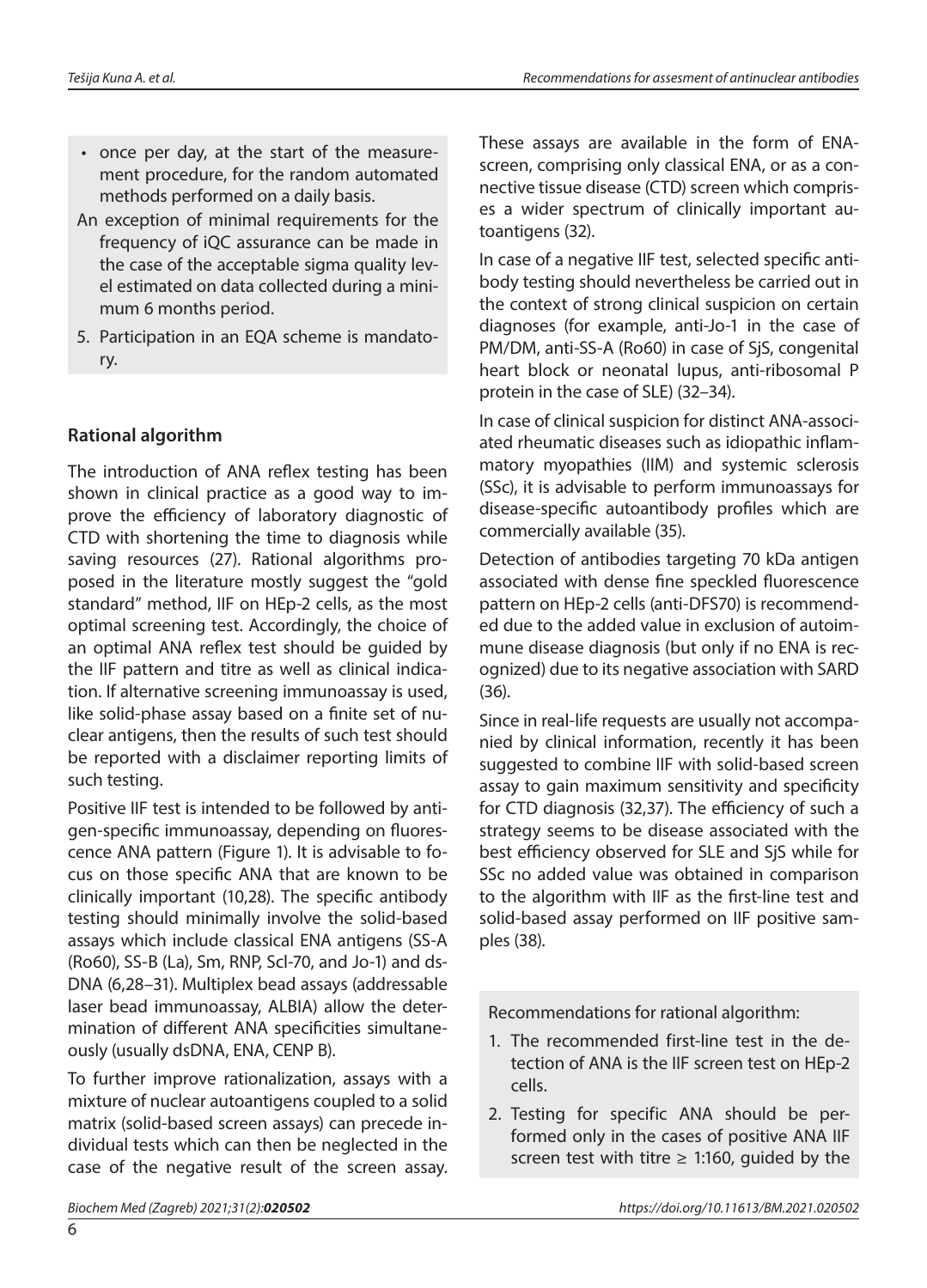fluorescence pattern. Exceptions are related to the aforementioned clinical indications (*i.e*. ant-SS-A or Jo-1 due to the low sensitivity of the IIF method for these antibodies).

3. If the complete evaluation of ANA (screen and specificity confirmation) was not included in the request, it is highly advisable to perform a complete evaluation or should be advised in the comment of the report, as a minimal request.

# **2. Analytical issues**

#### **ANA screen assay**

It is well known that for tests with screening purposes high sensitivity is mandatory, whereas for confirmatory tests the high specificity is primary. Antinuclear antibodies determination by IIF on HEp-2 cells or HEp2000 (transfected HEp-2 cells with SS-A cDNA) as a recommended substrate, possesses all the characteristics to be employed as a first-line screening test in the diagnosis of CTD



**FIGURE 1.** Algorithm of ANA IIF positive samples specific antibody testing depending on fluorescence pattern. Each pattern is designated with a corresponding alphanumerical code (see the following section for explanation). Minimally available specific antibody tests are designated with bold letters. \*DFS70/LEGF reflex testing only if no ENA are confirmed; †CENP-B antibody testing is not obligatory since fluorescence pattern is highly specific. ANA – antinuclear antibodies. IIF – indirect immunofluorescence. HEp-2 – human laryngeal epidermoid carcinoma cell line type 2. PM/DM – polymyositis/dermatomyositis. Jo-1 – histidyl-tRNA synthetase. SLE – systemic lupus erythematosus. SjS – Sjögren syndrome. SCLE – subacute lupus erythematosus. SS-A (Ro60) – antigen A associated with Sjögren syndrome (60 kDa ribonucleoprotein). dsDNA – double-stranded DNA. DFS70/LEGF – 70 kDa antigen associated with dense fine speckled fluorescence pattern on HEp-2 cells/ lens epithelium-derived growth factor. CENP-B – centromere protein B. Ro52/TRIM21 – 52 kDa ribonucleoprotein/ Tripartite motif-containing protein 21. SS-B (La) – antigen B associated with Sjögren syndrome. Sm – Smith antigen. RNP – ribonucleoprotein complex. Scl-70/Topo-I – 70kDa antigen associated with scleroderma/Topoisomerase I. RNA-Pol-III – RNA polymerase III. PM/Scl – polymyositis/scleroderma associated antigen. Th/To – nucleolar 7–2/8–2 RNAprotein complex. SSc – Systemic sclerosis. Sp100 – soluble nuclear protein. PML proteins – Promyelocytic Leukemia proteins. gp-210 – nucleoporin 210. PCNA – proliferating cell nuclear antigen. ASMA – anti-smooth muscle antibodies. AMA – antimitochondrial antibodies. M2 – E2 subunit of pyruvate dehydrogenase complex. ENA – extractable nuclear antigens.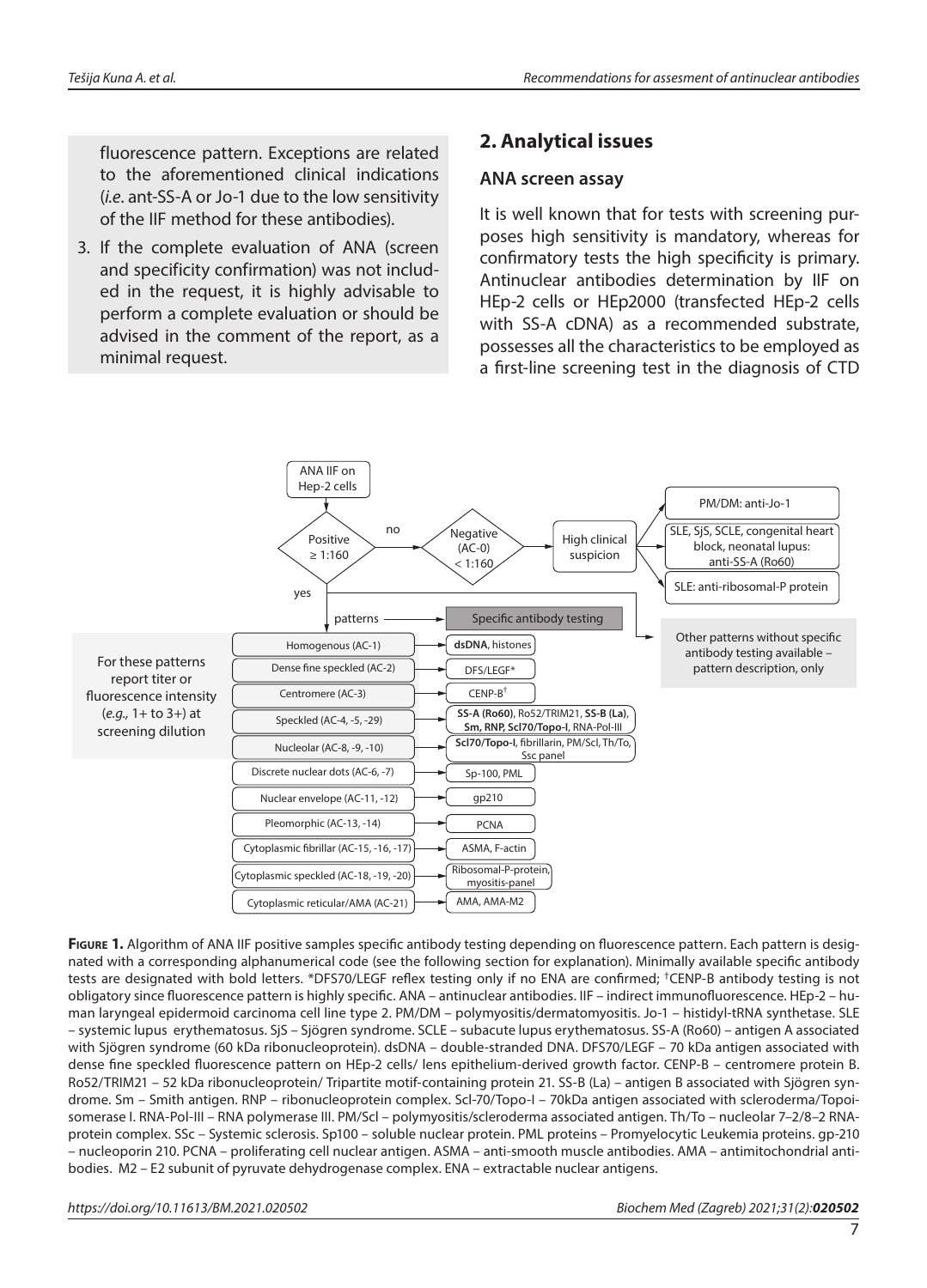and is therefore considered as the "gold" standard technique and a reference method for ANA screening. Fluorochrome (fluorescein isothiocyanate, FITC) – labeled anti-human-Ig conjugate used in the ANA IIF test should be IgG specific (polyvalent conjugates may also be used but they can detect increased percentages of clinically insignificant antibodies) (1,2,23,32,39). Using the IIF on HEp-2 for ANA screening, more than 100 different autoantibodies targets can be detected, far more than any other commercially available solid based assay (2*,*40).

In 2015 The International consensus on antinuclear antibody pattern (ICAP) defined and described three major groups of staining patterns: nuclear, cytoplasmic, and mitotic, that can be seen by IIF on HEp-2 cells. Each pattern is designated with a corresponding alphanumerical code (AC). Patterns within each group have been described in detail on the official website [https://www.anapatterns.](https://www.anapatterns.org/) [org/.](https://www.anapatterns.org/)

By ICAP recommendation ANA screen performed by IIF should be reported as positive in cases of positive nuclear but also in cases of clear cytoplasmic and mitotic immunofluorescence patterns (2,41). The ICAP nomenclature and classification of ANA IIF patterns on HEp-2 cells is shown in Figure 2.

The ICAP intention/recommendation for pattern recognition is to differentiate them on two levels:

Competent-level: patterns that are easily recognizable and are strongly recommended for reporting. That also includes patterns whose clinical relevance still isn't clear/defined.

Expert-level: patterns that are more challenging to recognize and which can be recognized/reported only by observers that have expert-level experience.



FIGURE 2. ICAP Nomenclature and classification tree of ANA IIF patterns on HEp-2 cell substrate [\(https://www.anapatterns.org/](https://www.anapatterns.org/)). ICAP – The International consensus on antinuclear antibody pattern. HEp – 2 – human laryngeal epidermoid carcinoma cell line type 2. ANA – antinuclear antibodies. IIF – indirect immunofluorescence. PCNA – proliferating cell nuclear antigen. CENP-F – centromere protein F. AMA – antimitochondrial antibodies.

*Biochem Med (Zagreb) 2021;31(2):020502 https://doi.org/10.11613/BM.2021.020502*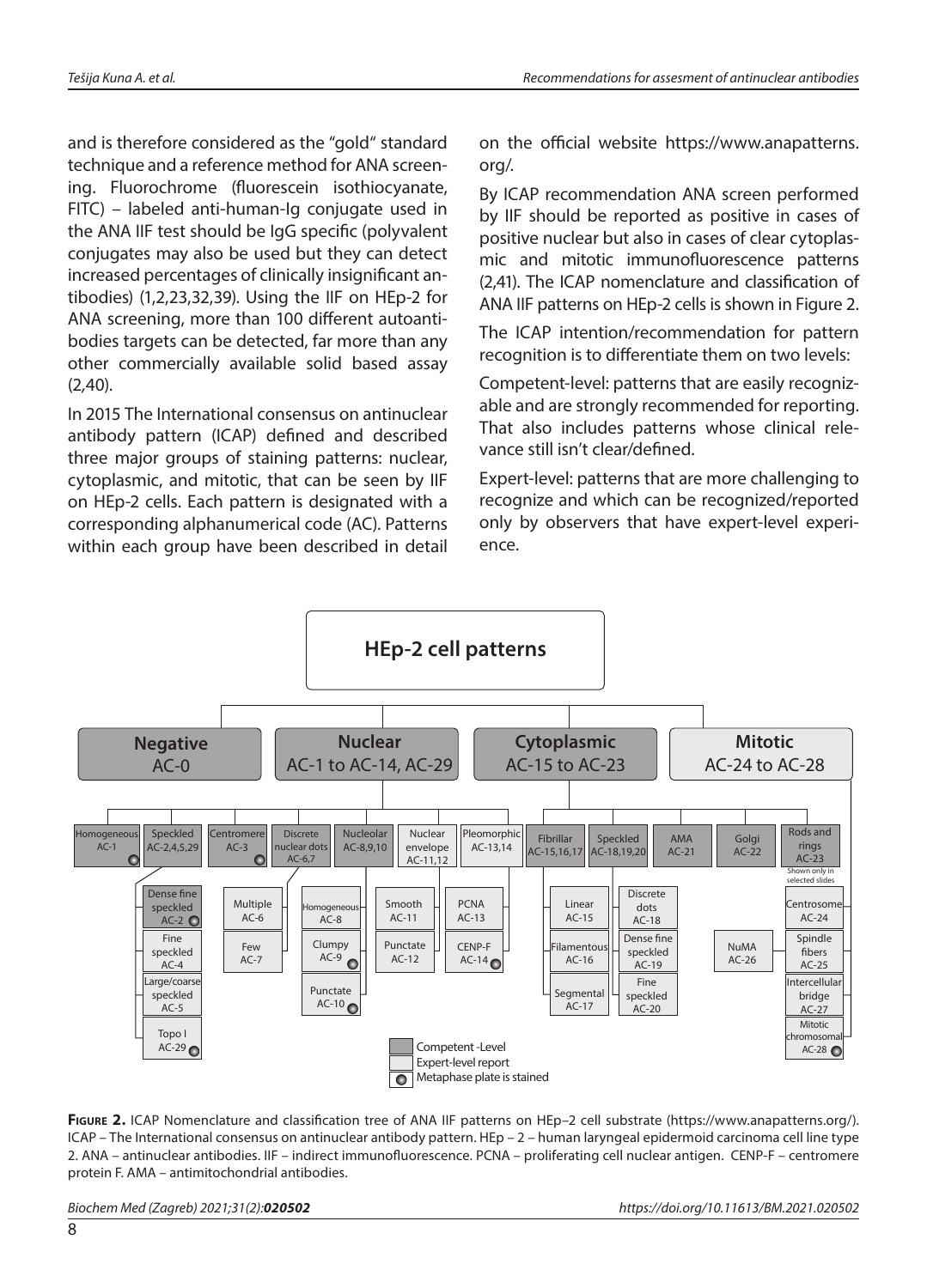Like in other screening tests, when defining the cut-off titre it is important to ensure the appropriate sensitivity and specificity of the test on defined dilution. It is well known that a positive ANA can be found not just in patients with autoimmune disease but also in healthy individuals. At a lower cut-off titre the sensitivity of the test is increasing but the specificity of the test, as a tool for diagnosis of CTD is lower and with a higher rate of positive results in healthy individuals. Few studies confirmed the use of cut-off titre at 1:160 as optimal for differentiation of healthy individuals from those with CTD (42–44). The International recommendations for the assessment of ANA also recommend setting up a screening cut off for ANA IIF on HEp-2 cells at 1:160 for the adult population, but it also emphasizes that a negative result at cut off of 1:160 does not mean the complete exclusion of disease (1). No recommendation/consensus is made for the cut-off titre when ANA screen is performed in children population (< 16 years) (45,46).

According to the International recommendations for the assessment of ANA, a sample found to be positive on ANA IIF screening should be further diluted in twofold dilutions up to the highest dilution (titre) to which the fluorescence can be seen as a result of autoantibody reactivity (1). Our recommendation is that titration should be performed at least up to the clinically significant titre of 1:640 or up to 1:5120 maximally since titre above the latter does not have added clinical value (32). Reporting of ANA titre is important for differentiation of healthy individuals from patients with CTDs since there is an established preponderance of low titre reactivity among the ANA positive healthy individuals compared to patients with CTD (42). Along with the titre, a report on a positive ANA result should be accompanied with a description of fluorescence pattern according to ICAP AC-nomenclature (Table B in the Appendix) since distinctive pattern profiles have been associated with CTD but also with ANA positive healthy individuals. Some patterns, such as nuclear homogenous (AC-1), coarse speckled (AC-5), and centromere (AC-3) IIF patterns are highly associated with diseaserestricted autoantibodies and are observed almost exclusively in samples of patients with CTD or individuals with high risk for CTD development. In contrast, nuclear dense fine speckled IIF pattern (AC-2) when present without a concurrent pattern, and usually in high titre, is almost exclusively observed in apparently healthy individuals and patients with diverse non-CTD inflammatory conditions (37). It should be kept in mind that despite the high correlation with specific autoantibodies, observed IIF patterns are used only as a guide to specific tests (exception is centromere pattern), either as a further step in the algorithm (Figure 1) or simply as a recommendation on the report.

Although considered as the gold standard method for the detection of ANA, IIF assay has numerous disadvantages; it is prone to human bias, is labor-intensive, time-consuming, and needs experience. It is important to note the low sensitivity of ANA IIF for some specific autoantibodies: SS-A, Ro52, ribosomal-P protein, Jo-1, and other myositis-specific autoantibodies (37). Also, components of the microscope such as light power or lens magnification as well as methods used for HEp-2 cell preparation substantially contribute to the variability of the assay. Some of these disadvantages have been reduced with the introduction of automated microscopic systems based on digital acquisition and analysis of IIF images by pattern recognition algorithms, but not all ANA patterns can be recognized with these systems (47,48).

The term "ANA screen" should be used exclusively for the IIF method since it is the only method that comprises all nuclear antigens, though some of them in a low level of expression (1). Solid-based assays, often used as an alternative to IIF, represents the mixture of defined autoantigens (native or recombinant) coupled to different solid supports, known under the term CTD screen assays. These assays cannot be considered as ANA screen due to a restricted number of autoantigens. If the assay comprises only antigens covered by the term ENA, this assay is called ENA screen assay. Novel technologies enabled the identification of numerous new autoantigens in CTD. Widening the spectrum of included autoantigens improved sensitivity of the new generation of solid-based assays making them almost an IIF complementary tool for ANA detection. It is important to note that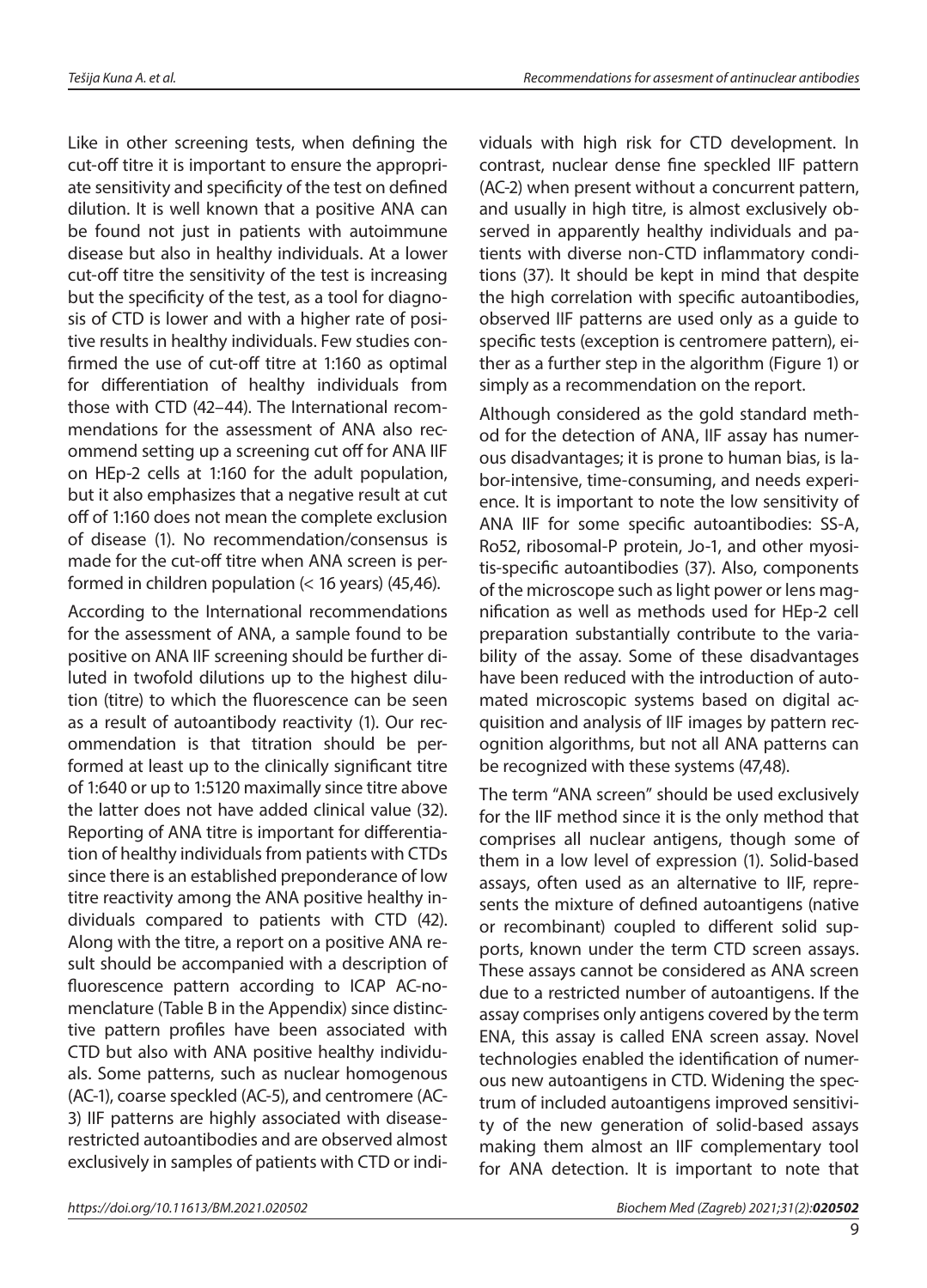these assays cannot be the alternative to the IIF assay when ANA testing is requested as part of the autoimmune hepatitis work up. Most commonly, solid-based immunoassays used as screening methods include standard ELISA which is increasingly being replaced with novel technologies such as fluorescence enzyme immunoassay (FEIA) and more recent, chemiluminescent immunoassay (CLIA). The advantages of solid-based assays are based on high analytic specificity and sensitivity, better reproducibility, less labor-intensive and time-consuming, not subjective, and do not require training and expertise like IIF, all of which ensures reliability and consistency (36,47). Solidbased screen assays are essentially qualitative and should be interpreted as such irrespective of the quantitative measurement in the background (ratio).

The major drawbacks of these methods are the use of a limited number of purified or recombinant autoantigens, lack of standardization, and the prevalence of "false negative" ANA results, although some of them with questionable clinical significance. A recent meta-analysis compared IIF with solid-based immunoassays used as an initial screening method (49). No significant difference between ELISA and IIF (cut-off 1:80) was found both in terms of sensitivity and specificity. The sensitivity of CLIA was also comparable to IIF while for FEIA it was significantly lower. On the other hand, the specificities of both CLIA and FEIA were higher than IIF. According to these data, the combination of IIF (most sensitive) and CLIA or FEIA (most specific) should achieve the highest diagnostic accuracy. However, despite the benefits of using new automated technologies in the diagnosis of ANA-associated autoimmune rheumatic diseases (AARD), the common view of the world's leading organizations (ACR, EASI, WHO, International Union of Immunological Societies (IUIS)) is that the IIF is the reference method for ANA screen (47,48,50).

# **ANA specific tests (ENA including)**

Nowadays, many technologies are available for determining ANA (including ENA) specific tests, and they differ according to technology, as well as the ability to provide quantitative results. The most commonly used methods are (in alphabetical order): addressable laser bead immunoassay (ALBIA), CLIA, ELISA, FEIA, and line immunoassay (LIA). Depending on the technology, determination of ANA specificity can be performed by individual assay or in the form of an assay which provides determination of several specificities at the same time (ELISA, LIA, and ALBIA). Simultaneous determination of defined, usually clinically most relevant ANA specificities saves time for diagnostic work out. ANA (ENA) specific assays can be qualitative (LIA with the possibility of semi-quantitative interpretation by scanning the lines), semi-quantitative or quantitative, although quantification is justified only for anti-RNP due to the clear association with specific clinical entities (MCTD).

# **Antibodies to dsDNA**

Antibodies to double-stranded DNA are highly specific for the diagnosis of SLE (51). Apart from diagnostic, these antibodies have also prognostic usefulness since the dynamic of titre is in direct proportion to disease activity. A rise in titre often precedes SLE exacerbation by several weeks. High titres have been associated with lupus nephritis (11,52). Even though there is an international standard available, different methods give different concentrations of anti-dsDNA for the same samples. These differences could be attributed to the molecular properties of used dsDNA antigens, as well as the experimental conditions of the assay. Also, the complexity of the antigen elicits a highly diverse immunologic response. Considering the stated, it is very important to monitor patients at the same laboratory using the same method (53,54).

The major difference between anti-dsDNA antibody subpopulations, regarding clinical significance, is antibody avidity. In contrast to low avidity antibodies, those with high avidity proved to be specific for SLE, more closely associated with renal involvement and related to disease activity (55,56).

Detection of both high and low avidity anti-dsD-NA in assays such as ELISA results in a lower speci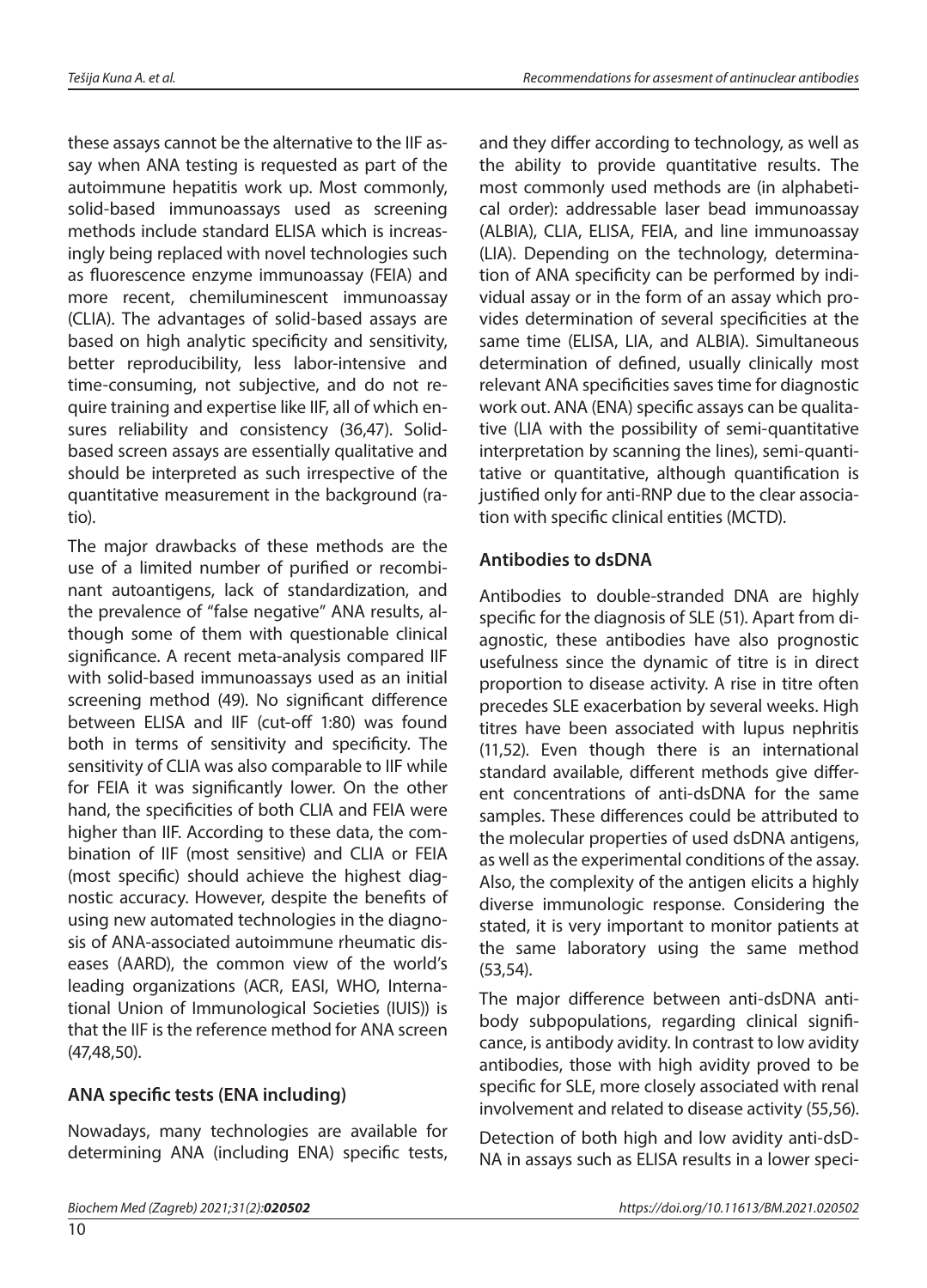ficity for SLE than *e.g.* an immunofluorescence test for antibodies to native DNA (nDNA), using the kinetoplast of *Crithidia luciliae* as the substrate (CLIFT) or the CLIA (57).

Due to the high specificity and positive predictive value for the SLE, CLIFT is used for confirmation of a positive result obtained with a less specific method. The low diagnostic sensitivity of the CLIFT assay (20-35%), limits its utility in the SLE case finding (56). Before choosing an anti-dsDNA assay, the testing environment (primary or secondary/tertiary care) should be taken into consideration. In a secondary/tertiary care environment, where primarily clinical immunologist or rheumatologist orders the test, and the pre-test probability is high, a high sensitivity assay is preferred (52).

### **Interferences**

Immunoassays are well known to be prone to interferences due to the complexity of antigen-antibody interaction and low concentration of an analyte. Potential interferences include non-specific pre-analytical aspects (lipaemia, haemolysis) but what is more important and more challenging for detection, a significant number of analyte-dependent interferences (58). In assays used in humoral immunodiagnostics of autoimmune diseases, the autoantibody is the analyte of interest ("antigen" in the context of antigen-antibody reaction) while the method can employ one antibody (detection) or two antibodies (capture and detection). These assays are vulnerable to interferences from endogenous antibodies as heterophile antibodies (HA), autoantibodies, and human anti-animal antibodies (HAAA). Among interfering autoantibodies, RF is of particular interest since it is present in the majority of CTD patients (for example, in up to 80% of SjS patients) so the information provided by the manufacturer regarding the interfering cutoff for RF is of utmost importance. With the growing use of novel therapies with monoclonal antibodies, the impact of the interference of HAAA on immunoassays for autoantibody detection gained importance. The next interference to be thought of is the antigen excess (in this case autoantibody excess), the effect known as the high dose hook effect. Besides the solid-based assays, this effect can also occur in commonly used IIF assays such as ANA screen assay (59)*.* One should suspect the interference in the case of discrepancies of the test result with clinical condition or discrepancies between the two assays measuring the same analyte. The example for the last is the first line combined testing with ANA IIF and ENA/CTD screen assay which yield negative ANA IIF result and positive result of the ENA/CTD screen further confirmed with positive individual ANA specificity as a second-line test. In this case, antigen excess interference in the IIF test should be excluded with further serial dilutions of the sample. Due to its wider measuring range in comparison to other methods, this type of interference is unlikely in CLIA methods for ANA detection. It is essential for laboratory specialists to be aware of the limitations of the method in use as well as the vulnerability to potential interferences.

Recommendations for analytical issues:

- 1. The reference method for the detection of ANA is IIF on HEp-2 cells (or HEp2000) substrate.
- 2. Antinuclear antibodies screen dilution can be adopted from the manufacturer recommendation (usually 1:80 or 1:100) or be userdefined provided it corresponds to the 95th percentile of healthy controls.
- 3. Titration of positive ANA IIF is recommended at least to a clinically significant titre of 1:640.
- 4. Anti-dsDNA has to be determined with quantitative assay and use of CLIFT assay is optional, solely as a confirmation of avidity of positive anti-dsDNA antibodies determined with the quantitative assay.
- 5. In the context of the use of solid-based screen assays, specific confirmatory tests for antigens included in screen assay should be performed only in the case of a positive result, without exceptions.
- 6. Quantification of individual ENA specificities is mandatory only for RNP antibodies since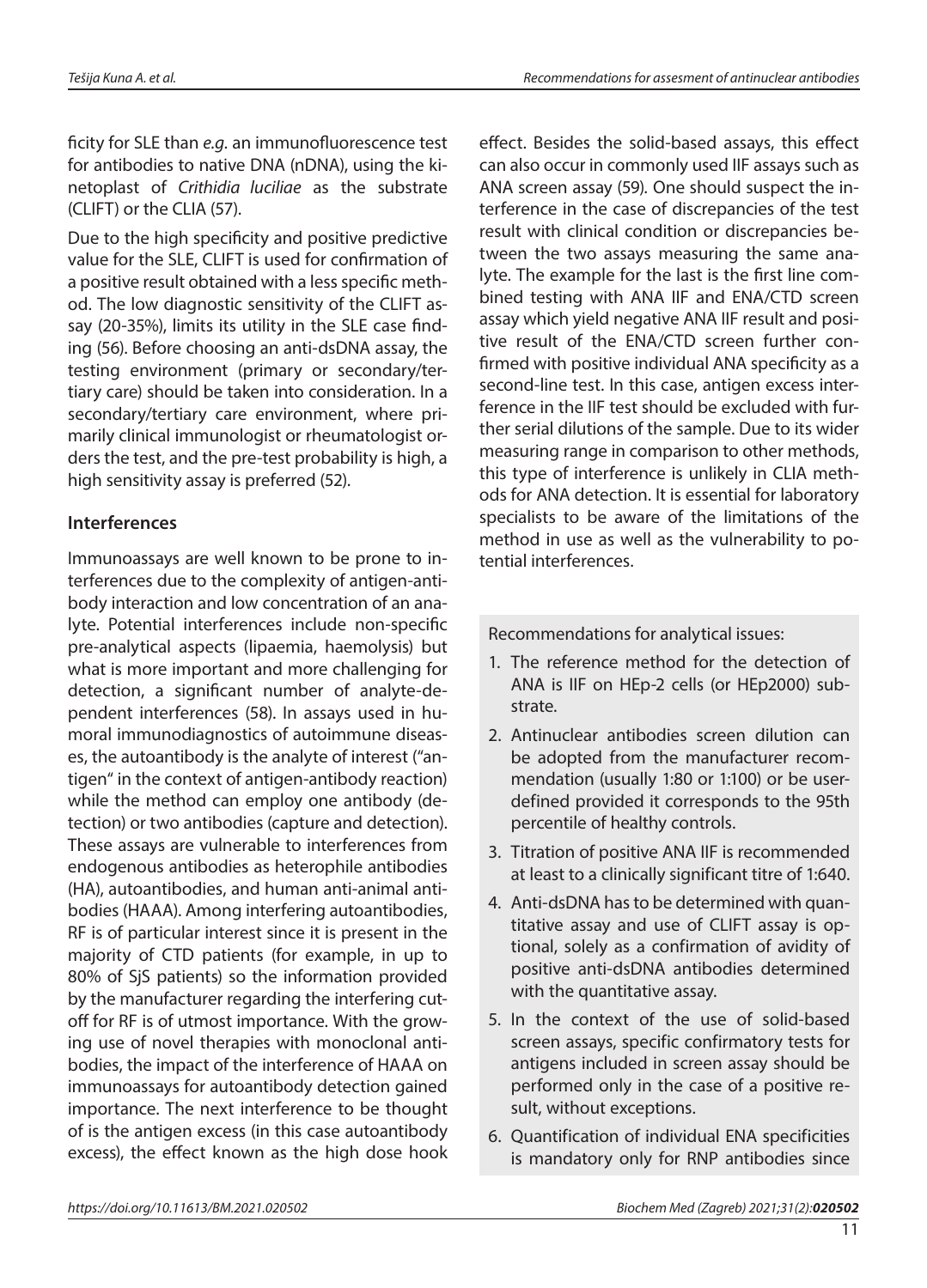the presence of these antibodies at a high level is the hallmark of MCTD.

7. Interference in the assay, whether IIF or solid-based, should be suspected in the case of discrepancy with a clinical condition or between the results of two assays measuring the same analyte. The investigation of possible interferences should include serial dilution of the sample or repeat analysis with another method.

# **3. Postanalytical issues**

Reporting of the result is equally important as the result itself. In the report several key points require particular attention: a) nomenclature; b) specification of antigens included in the case of solid-based screen assays; c) units; d) cut-off; e) method in use, and f) comment.

# **Nomenclature**

One of the first steps in harmonizing the laboratory reports between laboratories is the use of unified nomenclature so that any confusion or misinterpretation by the clinician can be safely avoided. Recommended nomenclature is given in Table A and B in the Appendix and should be applied in the report of the result.

# **Specification of antigens**

In the case of solid-based screen assays, included antigens need to be stated in the report. An example is the ENA-screen assay that *in sensu strictu* encompasses 6 antigens: SS-A, SS-B, Sm, RNP, Scl-70 (Topo-1), and Jo-1. Nowadays, it is well known that the distinction of SS-A antigens as Ro60 and Ro52 (TRIM21) is clinically relevant since specific reactivity is associated with different clinical scenarios (1). In accordance with it, the report must contain information concerning the distinction between SS-A (Ro60) and Ro52 antibodies. Another example is Sm antibodies which react with nine different polypeptides, but mostly with BB' and D polypeptides. Recent data confirmed that only SmD

*Biochem Med (Zagreb) 2021;31(2):020502 https://doi.org/10.11613/BM.2021.020502*

(particularly  $SmD<sub>3</sub>$  subpopulation) is considered the most SLE-specific antigen while tests that include BB' antigens fail to differentiate patients with SLE from those with other autoimmune diseases. As in the case of anti-SS-A antibodies, specification of target protein within the same antibody family gives additional information regarding the test specificity and explains the origin of result discrepancies between two different methods for Sm antibodies (60*,*61).

This issue is particularly concerned with tests based on different mixtures of defined nuclear and cytoplasmic antigens that are commonly used instead of ANA IIF test. As mentioned before, this test cannot be considered equal to ANA IIF. Since clinicians need to be aware that the negative result of such a test does not necessarily mean a negative ANA but refers only to negative antibodies that target antigens included in the mixture, these antigens should be clearly stated in the report.

# **Units of measurement**

It is recommended that the results of the ANA IIF screen assay are reported as a titre and not simply as positive or negative (1,28).

However, one should bear in mind that variation in ANA titre over time has no established clinical significance and should not be used as guidance for therapy adjustment (62). Generally, antibodies as a measurand belong (as most of the proteins) to the group of analytes which are not well-defined chemical entities traceable to the International System (SI) units but are rather heterogeneous in human samples. Therefore, the reference material, in this case, represents only a surrogate for the analyte measured in the patient sample and the result cannot be expressed in SI units but rather in terms of arbitrary units for example WHO international units (IU/mL) (63,64). Within the ANA family, the reference standard is available only for anti-dsDNA antibodies, and therefore it is the only ANA specific antibody which results should be reported in IU/ml.

The results for quantitative as well as for semiquantitative assays for other ANA specificities (other than anti-dsDNA) should be given in arbitrary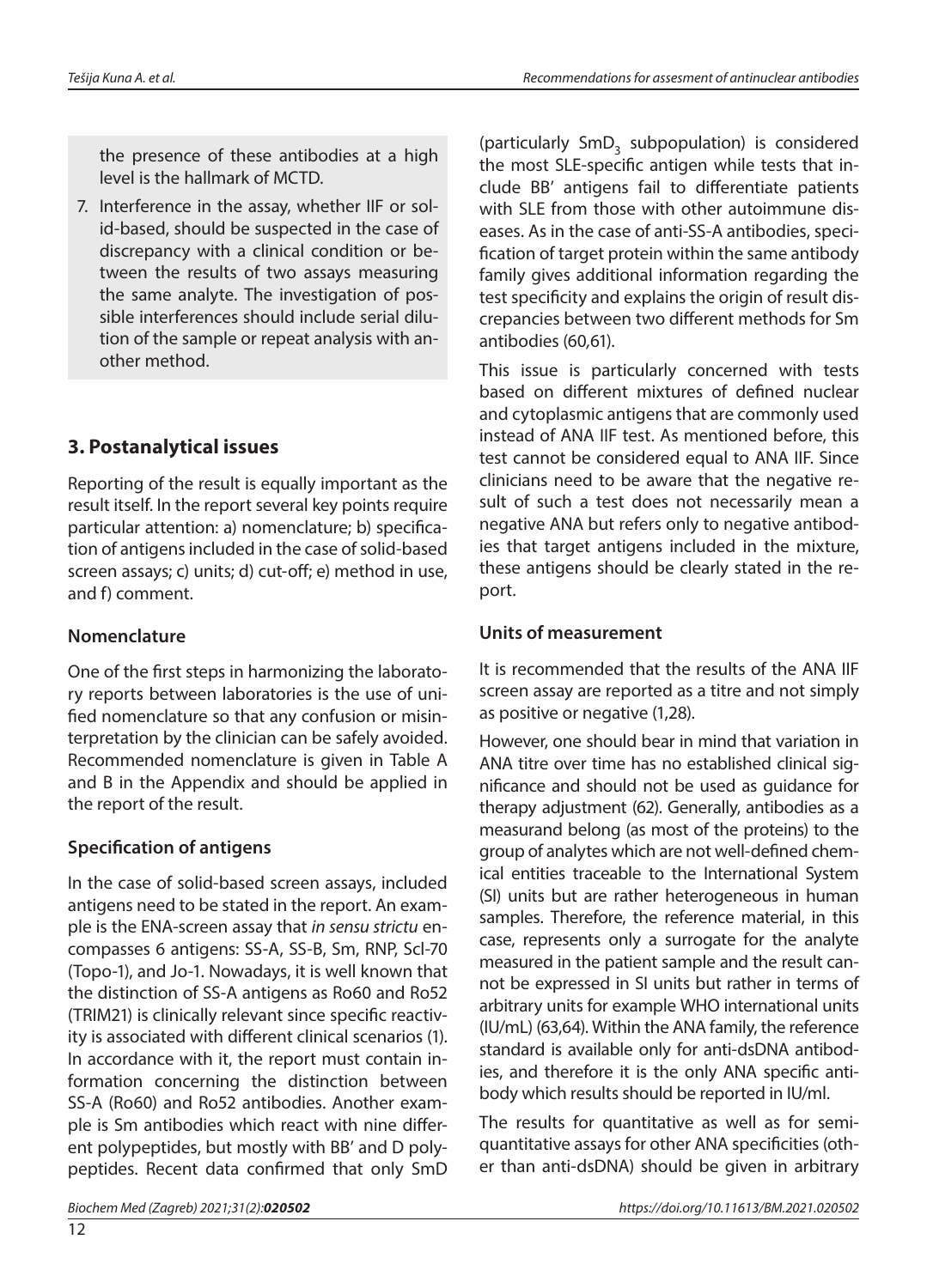units, AU/mL or relative units, RU/mL, or chemiluminescence units (CU) since there is no available reference material for these specificities. However, there is still no solid evidence that quantification of specific ANA antibodies other than anti-dsDNA and anti-RNP (also nucleosomes although not commonly included in routine practice) has added value in diagnostic workup or disease surveillance.

# **Cut-off level**

Screening dilutions in use for ANA IIF assay on HEp-2 cells varies between manufacturers with 1:80 and 1:100 being the most common. Laboratories often interpret screening titre as the cut-off titre or use the most frequently recommended 1:160 titre as the cut-off to increase the specificity of the test for autoimmune diseases (65,66).

The optimal cut-off is highly dependent on a screened population and differs between primary and secondary care. For example, for general practitioners, the high negative predictive value (NPV) of ANA is of utmost interest so that exclusion of systemic rheumatic disease can be done with great certainty (67,68).

The capture antigen quality differs among manufacturers so that the cut-off values of solid-based assays greatly varies from one manufacturer to another, both for screen and confirmatory assays. Even the applied cut-off for anti-dsDNA assays which are calibrated against the same standard vary widely (from 15 IU/ml to  $>$  100 IU/ml). This is primarily due to the high heterogeneity of dsDNA antibodies among individual patients but also can be attributed to the aforementioned variability of capture antigen (69).

Usually, the cut-off recommended by the manufacturer is used but verification on the local population is strongly encouraged. While planning the cut-off verification, one should keep in mind the intended use of the assay in a routine setting. High sensitivity is mandatory for a screening assay to minimize the number of missed patients in contrast to confirmatory tests that should have high specificity (40). Verification of the cut-off value should be performed according to CLSI guidelines for semi/quantitative or qualitative tests depending on the performance of the test, and it is recommended to use age and sex-matched sera (70,71).

# **Methods in use**

Within the report of the result of ANA testing, the laboratory should specify each method used. Clinicians have to be aware of potential discrepancies between results for the same patient using different methods.

### **Comments**

The report of the results of ANA testing should be accompanied with corresponding comments wherever it may improve diagnostic workup. This primarily concerns suggestions to the clinician for follow up testing based on the result of the ANA IIF assay. For example, in the case of the homogenous fluorescence of nucleoplasm with positive chromatin plate of metaphase cells, anti-dsDNA testing should be suggested but limited to clinical suspicion of SLE. In the case of speckled fluorescence, ENA testing should be advised. Another example is finding coarse granular filamentous cytoplasmic staining that matches the pattern of antibodies other than ANA, antimitochondrial antibodies (AMA), in which case the clinician should be suggested for further testing. Another aspect of improvement with added comments is the interpretation of results that might help a clinician in matching the puzzles of diagnosis. For example, a positive dense fine speckled pattern as a result of ANA IIF test followed with confirmed single reactivity to DFS70 antigen indicates that the presence of the systemic autoimmune rheumatic disease is unlikely (40,72,73)

Also, the distinction between SS-A (Ro60) and Ro52 has been available only recently so that many clinicians are not familiar with the clinical significance of Ro52 and interpretation of the positive result might be helpful.

### **Repeated ANA measurements**

Determination of ANA is a primarily a diagnostic test and serial monitoring of ANA titre is not indi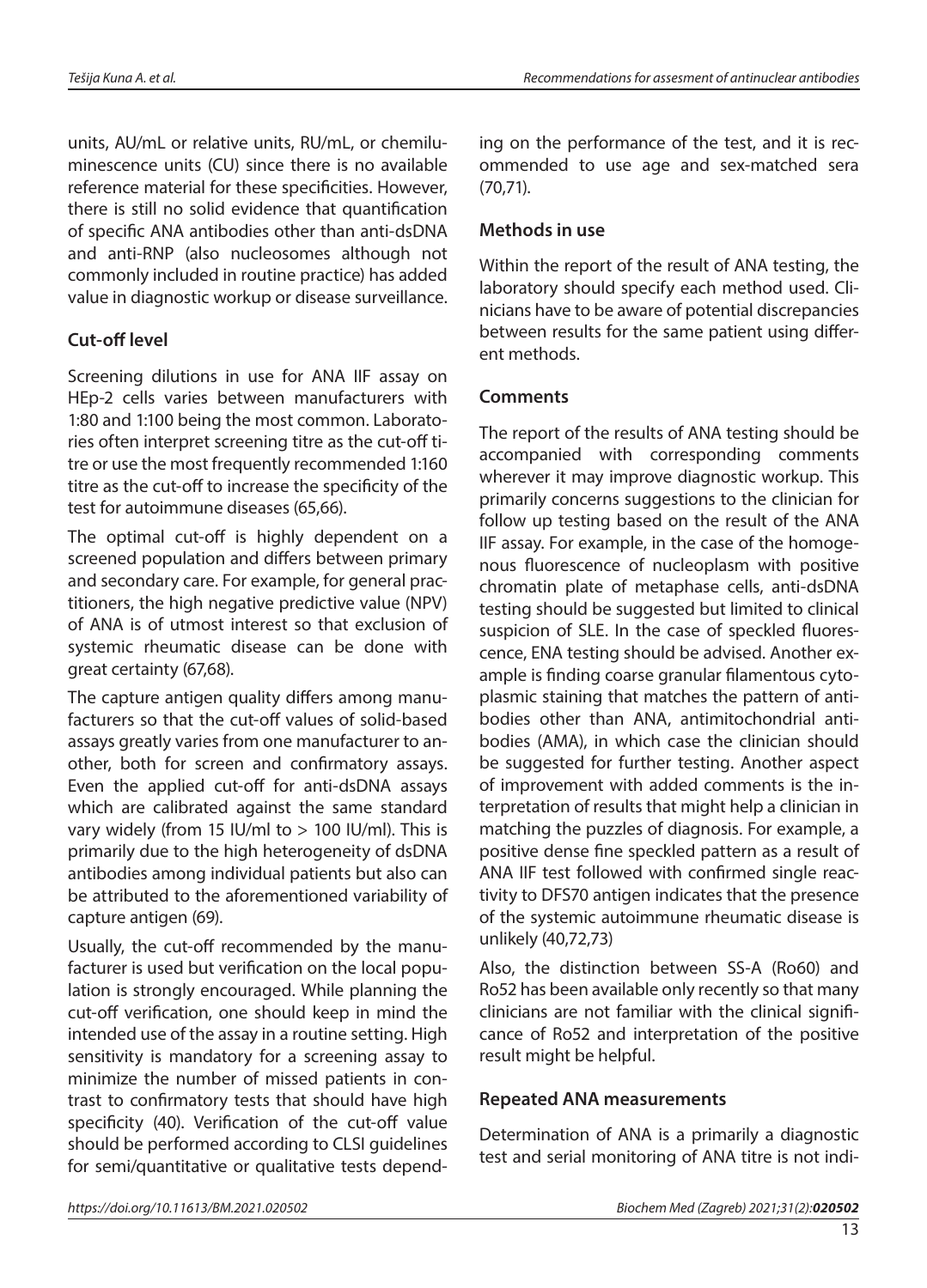cated because changes in ANA titre do not correlate with disease activity and cannot be used for estimating the efficiency of therapy (1,62). In the case of negative or low positive ANA, it is useful to repeat measurement only in patients with persistent or worsening clinical signs of CTD (9,74). Repeated requests for autoantibody determination represent a significant, unnecessary cost (75*,*76). Repeat requests for initially positive ANA in patients with clinically defined CTD are unnecessary unless there is a strong suspicion of disease phenotype change or appearance of another autoimmune rheumatic disease (9).

Seroconversion of the ENA, whether positive or negative, occurs infrequently. A recent study performed among SLE patients confirmed this frequency to be < 5% (77). The high-cost burden together with the lack of evidence that the initial result is prone to changes suggests that repeating ENA tests is unnecessary. In addition, the correlation of ENA level with disease activity has not been confirmed (78). Exceptions to the rule are again previously ENA negative patients with persistent or worsening clinical signs which indicate the evolution of CTD or previously positive ENA patients with clinical signs that indicate the appearance of another autoimmune rheumatic disease. Also, repeat determination of ENA is indicated as a part of preconception assessment of SLE patients because a positive SS-A and/or SS-B and Ro52 antibodies would prompt fetal echocardiography in search for congenital heart block (79).

Anti-dsDNA concentration is known to correlate with the disease activity and predicts the flares of SLE, although this relationship can be individual and seems to be highly dependent on the method for anti-dsDNA detection (relates to high avidity antibodies!) (52). Monitoring of disease activity in SLE is commonly accomplished using the SLE Disease Activity Index (SLEDAI), which includes antidsDNA and complement components (64). In line with this, repeat measurement of anti-dsDNA is clinically justified and the frequency of retesting is tailored according to the disease activity (1,52,62).

Recommendations for postanalytical issues:

- 1. IIF pattern should be reported along with titre according to recommended terminology given in Table B of the Appendix, along with the corresponding AC-number. Link to the ICAP website should be given in the comment of the report. A competent level of pattern recognition is the minimal requirement for reporting.
- 2. Solid-based screen assays that use a limited mixture of defined antigens should not be named as ANA screen test. Instead, the term given in Table A of the Appendix should be used together with the included antigens specified.
- 3. Results of solid-based screen assays that use a restricted mixture of defined antigens should be reported exclusively as qualitative.
- 4. Specification of the method used for ANA screen or screen on the restricted mixture of defined ANA antigens should be part of the report.
- 5. Specification of methods used for ANA specific antibodies (including ENA and dsDNA) should be part of the report.
- 6. Results of quantitative tests for ANA specific antibodies should be reported as follows:
	- • anti-dsDNA in IU/mL
	- • all other specificities in AU/mL or RU/mL or CU for CIA assays.
- 7. Repeat determination of ANA is justified:
	- in initially negative or low titre positive patients, only in the case of persistent or worsening clinical symptoms.
	- in the patient with clinically defined CTD, only if there is a change in the clinical manifestations that raises the suspicion of a change in the underlying disease or the appearance of associated rheumatic disease (overlap syndrome).
- 8. Repeat determination of positive dsDNA antibodies should be performed with the same quantitative method and in recommended intervals: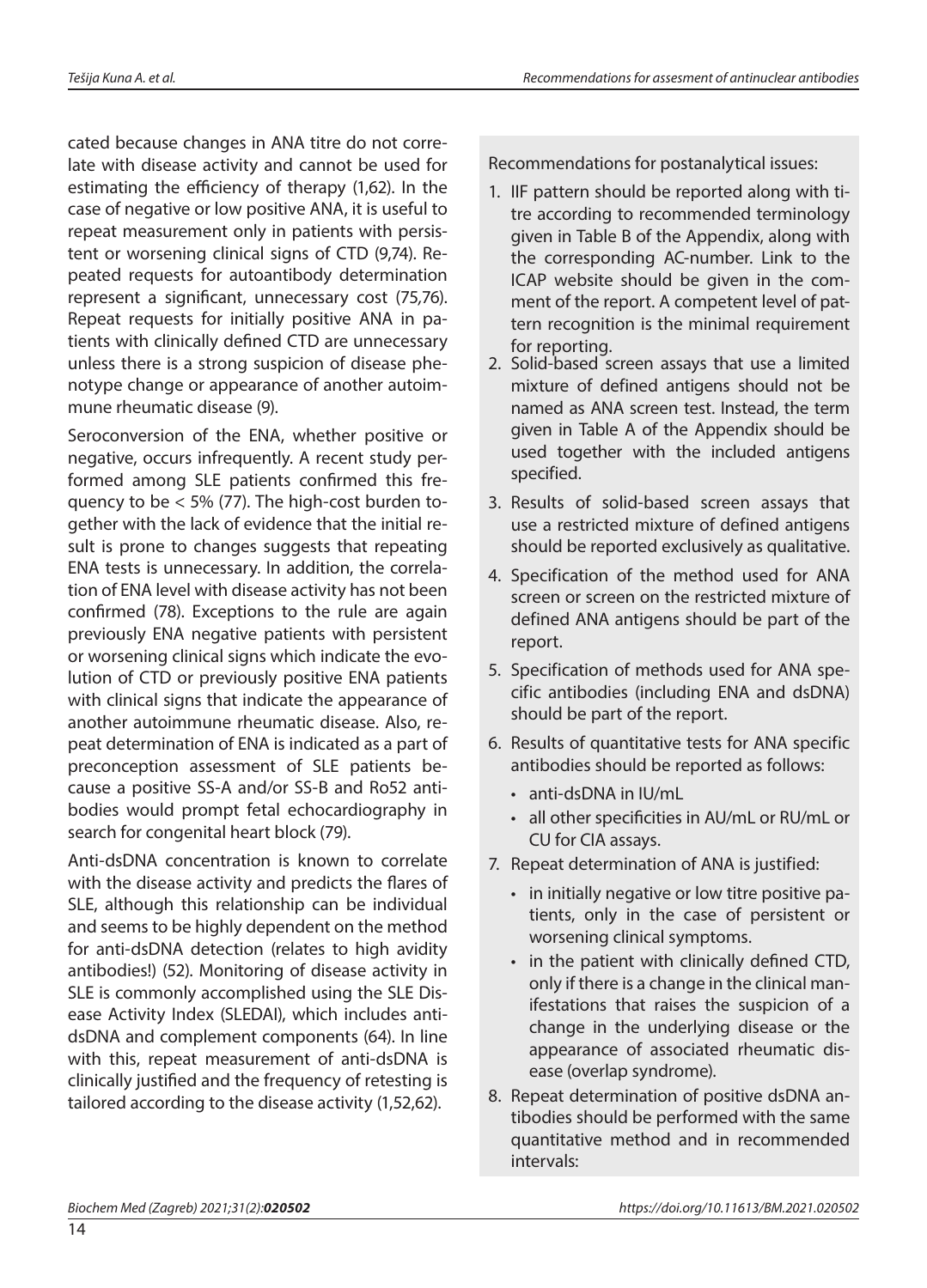- • 6-12 months for inactive disease
- • 2-4 months in SLE patients with renal involvement, according to the estimation of disease activity (62).
- 9. Repeat determination of ENA:
	- as a part of preconception assessment in SLE patients due to the reevaluation of previously negative SS-A (Ro60), Ro52, and SS-B (La) antibodies which are associated with NLE and its most severe complication, congestive heart block.
	- if there is a change in the clinical picture that can be related to changing of disease phenotype or occurrence of associated rheumatic disease.

# **Conclusion**

The survey conducted in 2016 among Croatian laboratories performing diagnostic of autoimmune diseases shed a light on the huge diversity in all steps of the laboratory procedure for ANA testing. The reason partly lies in the different technologies in use but also in the lack of documented guidance for the preanalytical, analytical, and postanalytical phases of ANA testing. These recommendations have a goal to harmonize ANA testing on the national level concerning different technologies in use. One of the most valuable expected results of their application is the lack of confusion for clinicians produced by different algorithms and different reports for the same test.

### **Potential conflict of interest**

None declared.

#### **References**

- *1. Agmon-Levin N, Damoiseaux J, Kallenberg C, Sack U, Witte T, Herold M, et al. International recommendations for the assessment of autoantibodies to cellular antigens referred to as anti-nuclear antibodies. Ann Rheum Dis. 2014;73:17- 23. <https://doi.org/10.1136/annrheumdis-2013-203863>*
- *2. Chan EKL, Damoiseaux J, Carballo OG, Conrad K, de Melo Cruvinel W, Francescantonio PLC, et al. Report of the first international consensus on standardized nomenclature of antinuclear antibody HEp-2 cell patterns 2014-2015. Front Immunol. 2015;6:412. [https://doi.org/10.3389/](https://doi.org/10.3389/fimmu.2015.00412) [fimmu.2015.00412](https://doi.org/10.3389/fimmu.2015.00412)*
- *3. Tešija Kuna A, Đerek L, Kozmar A, Drvar V. Current practice in laboratory diagnostics of autoimmune diseases in Croatia. Survey of the Croatian Society of Medical Biochemistry and Laboratory Medicine Working group for laboratory diagnostics of autoimmune diseases. Biochem Med (Zagreb). 2016;26:376-94. [https://doi.org/10.11613/](https://doi.org/10.11613/bm.2016.041)BM.2016.041*
- *4. Damoiseaux J, von Mühlen CA, Garcia-De La Torre I, Carballo OG, de Melo Cruvinel W, Carvalho FPL, et al. International consensus on ANA patterns (ICAP): the bumpy road towards a consensus on reporting ANA results. Auto Immun Highlights. 2016;7:1. [https://doi.org/10.1007/s13317-016-](https://doi.org/10.1007/s13317-016-0075-0) [0075-0](https://doi.org/10.1007/s13317-016-0075-0)*
- *5. Conrad K, Schössler W, Hiepe F, Fritzler MJ, eds. Autoantibodies in Systemic Autoimmune Diseases - A Diagnostic Reference. In: Conrad K, Sack U, eds. Autoantigens, Autoantibodies, Autoimmunity. 3rd ed. Lengerich: Pabst Science Publishers; 2015.*
- *6. Pisetsky DS. [Antinuclear antibody testing misundersto](https://www.ncbi.nlm.nih.gov/pubmed/28541299)[od or misbegotten?](https://www.ncbi.nlm.nih.gov/pubmed/28541299) Nat Rev Rheumatol. 2017;13:495-502. <https://doi.org/10.1038/nrrheum.2017.74>*
- *7. Liberal R, Grant CR, Longhi MS, Mieli-Vergani G, Vergani D. Diagnostic criteria of autoimmune hepatitis. Autoimmun Rev. 2014;13:435-40. [https://doi.org/10.1016/j.](https://doi.org/10.1016/j.autrev.2013.11.009) [autrev.2013.11.009](https://doi.org/10.1016/j.autrev.2013.11.009)*
- *8. Mahmud SA, Binstadt BA. Autoantibodies in the Pathogenesis, Diagnosis, and Prognosis of Juvenile Idiopathic Arthritis. Front Immunol. 2019;9:3168. [https://doi.org/10.3389/](https://doi.org/10.3389/fimmu.2018.03168) [fimmu.2018.03168](https://doi.org/10.3389/fimmu.2018.03168)*
- *9. Tozzoli R, Bizzaro N, Tonutti E, Villalta D, Bassetti D, Manoni F, et al. [Guidelines for the laboratory use of autoantibody](https://www.ncbi.nlm.nih.gov/pubmed/11863229)  [tests in the diagnosis and monitoring of autoimmune rheu](https://www.ncbi.nlm.nih.gov/pubmed/11863229)[matic diseases.](https://www.ncbi.nlm.nih.gov/pubmed/11863229) Am J Clin Pathol. 2002;117:316-24. [https://](https://doi.org/10.1309/y5vf-c3dm-l8xv-u053) [doi.org/1](https://doi.org/10.1309/y5vf-c3dm-l8xv-u053)0.1309/Y5VF-C3DM-L8XV-U053*
- *10. Hochberg MC. Updating the American College of Rheumatology revised criteria for the classification of systemic lupus erythematosus. Arthritis Rheum. 1997;40:1725-34. [https://](https://doi.org/10.1002/art.1780400928) [doi.org/10.1002/art.1780400928](https://doi.org/10.1002/art.1780400928)*
- *11. Petri M, Orbai AM, Alarcón GS, Gordon C, Merrill JT, Fortin PR, et al. Derivation and Validation of Systemic Lupus International Collaborating Clinics Classification Criteria for Systemic Lupus Erythematosus. Arthritis Rheum. 2012;64:2677-86.<https://doi.org/10.1002/art.34473>*
- *12. Maher J. Role of the clinical immunology laboratory in disease monitoring. World J Immunol. 2013;3:18-30. [https://doi.](https://doi.org/10.5411/wji.v3.i2.18) [org/10.5411/wji.v3.i2.18](https://doi.org/10.5411/wji.v3.i2.18)*
- *13. Mohan C, Assassi S. Biomarkers in rheumatic diseases: how can they facilitate diagnosis and assessment of disease activity? BMJ. 2015;351:h5079. [https://doi.org/10.1136/bmj.](https://doi.org/10.1136/bmj.h5079) [h5079](https://doi.org/10.1136/bmj.h5079)*
- *14. Shiboski CH, Shiboski SC, Seror R, Criswell LA, Labetoulle M, Lietman TM, et al. 2016 American College of Rheuma-*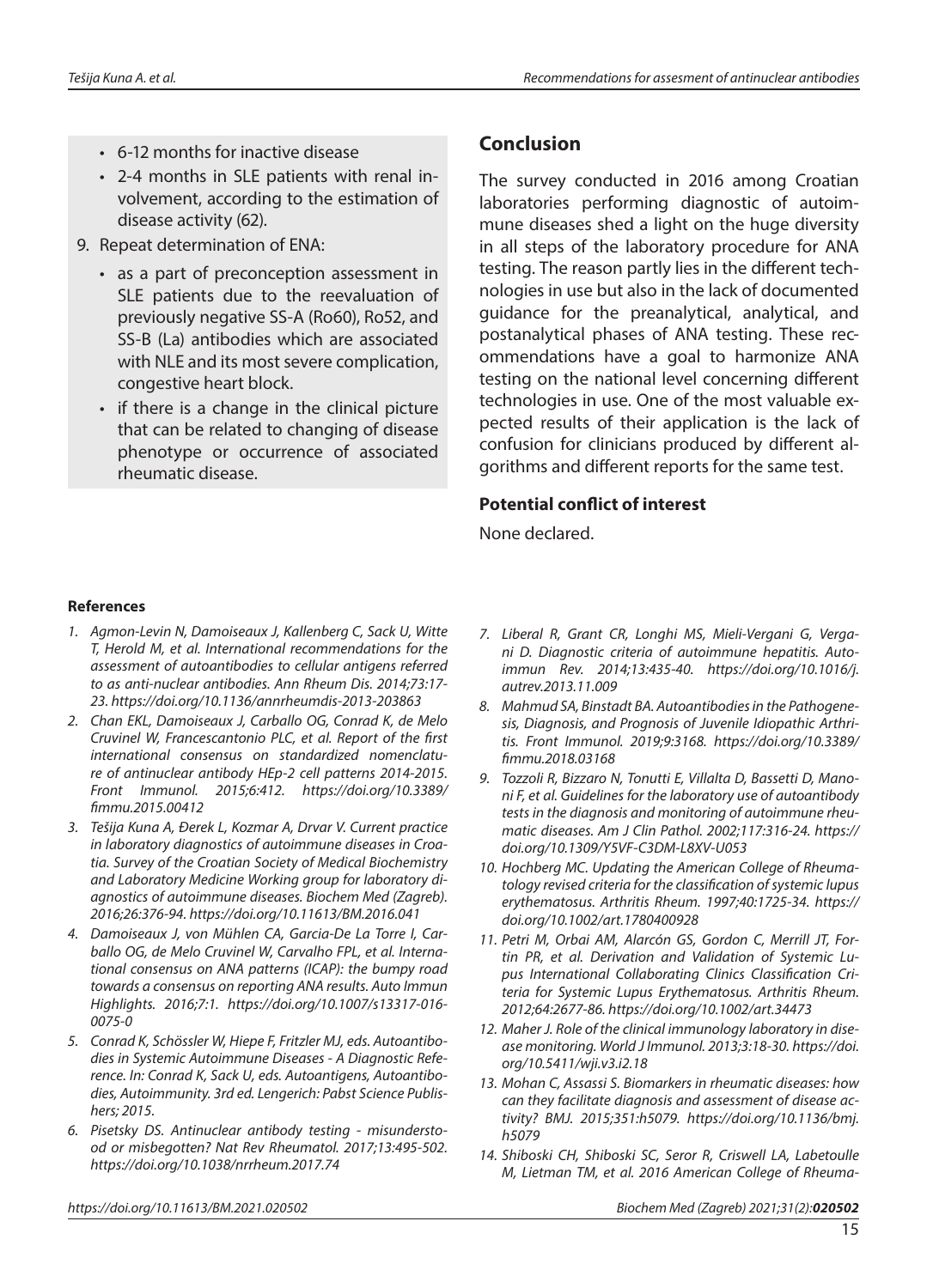*tology/European League Against Rheumatism Classification Criteria for Primary Sjogren's Syndrome. A Consensus and Data-Driven Methodology Involving Three International Patient Cohorts. Arthritis Rheumatol. 2017;69:35-45. <https://doi.org/10.1002/art.39859>* 

- *15. Lane SK, Gravel JW Jr. Clinical utility of common serum rheumatologic tests. Am Fam Physician. 2002;65:1073-80.*
- *16. Hamaguchi Y. Autoantibody profiles in systemic sclerosis: Predictive value for clinical evaluation and prognosis. J Dermatol. 2010;37:42-53. [https://doi.org/10.1111/j.1346-](https://doi.org/10.1111/j.1346-8138.2009.00762.x) [8138.2009.00762.x](https://doi.org/10.1111/j.1346-8138.2009.00762.x)*
- *17. van den Hoogen F, Khanna D, Fransen J, Johnson SR, Baron M, Tyndall A, et al. 2013 classification criteria for systemic sclerosis: an American College of Rheumatology/European League Against Rheumatism Collaborative Initiative. Arthritis Rheum. 2013;65:2737-47.<https://doi.org/10.1002/art.38098>*
- *18. Tani C, Carli L, Vagnani S, Talarico R, Baldini C, Mosca M, et al. The diagnosis and classification of mixed connective tissue disease. J Autoimm. 2014;48-49:46-9. [https://doi.](https://doi.org/10.1016/j.jaut.2014.01.008) [org/10.1016/j.jaut.2014.01.008](https://doi.org/10.1016/j.jaut.2014.01.008)*
- *19. Bizzaro N, Wiik A. [Appropriateness in anti-nuclear antibody](https://www.ncbi.nlm.nih.gov/pubmed/15144133)  [testing: from clinical request to strategic laboratory practi](https://www.ncbi.nlm.nih.gov/pubmed/15144133)[ce.](https://www.ncbi.nlm.nih.gov/pubmed/15144133) Clin Exp Rheumatol. 2004;22:349-55.*
- *20. McHugh NJ, Tansley SL. Autoantibodies in myositis. Nat Rev Rheumatol. 2018;14:290-302. [https://doi.org/10.1038/nrr](https://doi.org/10.1038/nrrheum.2018.56)[heum.2018.56](https://doi.org/10.1038/nrrheum.2018.56)*
- *21. Lundberg IE, Tjarnlund A, Bottai M, Werth VP, Pilkington C, de Visser M, et al. EULAR/ACR Classification Criteria for Adult and Juvenile Idiopathic Inflammatory Myopathies and their Major Subgroups. Ann Rheum Dis. 2018;76:e78. https://doi. org/10.1136/annrheumdis-2017-211468*
- *22. Nakashima R. Clinical significance of myositis-specific autoantibodies. Immunological Medicine. 2018;41:103-12. <https://doi.org/10.1080/25785826.2018.1531188>*
- *23. American College of Rheumatology. American College of Rheumatology Position Statement: Methodology of testing for antinuclear antibodies. Available at: https://www.rheumatology.org/Portals/0/Files/Methodology%20of%20Testing%20Antinuclear%20Antibodies%20Position%20Statement.pdf. Accessed December 5th 2020.*
- *24. Clinical and Laboratory Standards Institute (CLSI). Quality Assurance of Laboratory Tests for Autoantibodies to Nuclear Antigens: (1) Indirect Fluorescence Assay for Microscopy and (2) Microtiter Enzyme Immunoassay Methods; Approved Guideline – Second Edition. CLSI document I/LA02-A2. Wayne, PA; CLSI: 2006.*
- *25. Jacobs JFM, Bossuyt X. Standardization and harmonization of autoimmune diagnostics. Clin Chem Lab Med. 2018;56:1563-7. [https://doi.org/1](https://doi.org/10.1515/cclm-2018-0037)0.1515/cclm-2018-0807*
- *26. Sciacovelli L, Lippi G, Sumarac Z, West J, Garcia Del Pino Castro I, Furtado Vieira K, et al. Quality Indicators in Laboratory Medicine: the status of the progress of IFCC Working Group "Laboratory Errors and Patient Safety" project. Clin Chem Lab Med. 2017;55:348-57. [https://doi.org/10.1515/](https://doi.org/10.1515/cclm-2016-0929) [cclm-2016-0929](https://doi.org/10.1515/cclm-2016-0929)*
- *27. Tonutti E, Bizzaro N, Morozzi G, Radice A, Cinquanta L, Danilo Villalta D, et al. The ANA-reflex test as a model for improving clinical appropriateness in autoimmune diagnostics.*

*Auto Immun Highlights. 2016;7:9. [https://doi.org/10.1007/](https://doi.org/10.1007/s13317-016-0080-3) [s13317-016-0080-3](https://doi.org/10.1007/s13317-016-0080-3)* 

- *28. Van Blerk M, Bossuyt X, Humbel R, Mewis A, Servais G, Tomasi JP, et al. Belgian recommendations on ANA, anti-dsDNA and anti-ENA antibody testing. Acta Clin Belg. 2014;69:83-6. [https://doi.org/](https://doi.org/10.1179/2295333714y.0000000010)10.1179/2295333714Y.0000000010*
- *29. Gunnarsson R, Hetlevik SO, Lilleby V, Molberg Ø. Mixed connective tissue disease. Best Pract Res Clin Rheumatol. 2016;30:95-111. <https://doi.org/10.1016/j.berh.2016.03.002>*
- *30. Gunawardena H. The clinical features of myositis-associated autoantibodies: a review. Clin Rev Allergy Immunol. 2017;52:45-57.<https://doi.org/10.1007/s12016-015-8513-8>*
- *31. Cozzani E, Drosera M, Gasparini G, Parodi A. Serology of lupus erythematosus: correlation between immunopathological features and clinical aspects. Autoimmune Dis. 2014;2014:321359. <https://doi.org/10.1155/2014/321359>*
- *32. Meroni PL, Borghi MO. Diagnostic laboratory tests for systemic autoimmune rheumatic diseases: unmet needs towards harmonization. Clin Chem Lab Med. 2018;56:1743-8. <https://doi.org/10.1515/cclm-2018-0066>*
- *33. Hoffman IEA, Peene I, Veys EM, De Keyser F. Detection of specific antinuclear reactivities in patients with negative anti-nuclear antibody immunofluorescence screening tests. Clin Chem. 2002;48:2171–6. [https://doi.org/10.1093/](https://doi.org/10.1093/clinchem/48.12.2171) [clinchem/48.12.2171](https://doi.org/10.1093/clinchem/48.12.2171)*
- *34. Pasoto SG, Viana VST, Bonfa E. The clinical utility of anti-ribosomal P autoantibodies in systemic lupus erythematosus. Expert Rev Clin Immunol. 2014;10:1493-503. https:// doi.org/10.1586/1744666X.2014.966692*
- *35. Damoiseaux J. The Perspective on Standardisation and Harmonisation: The Viewpoint of the EASI President. Auto Immun Highlights. 2020;11:4. [https://doi.org/10.1186/](https://doi.org/10.1186/s13317-020-0127-3) [s13317-020-0127-3](https://doi.org/10.1186/s13317-020-0127-3)*
- *36. Ochs RL, Mahler M, Basu A, Rios-Colon L, Sanchez TW, Andrade LE, et al. The significance of autoantibodies to DFS70/ LEDGFp75 in health and disease: integrating basic science with clinical understanding. Clin Exp Med. 2016;16:273-93. <https://doi.org/10.1007/s10238-015-0367-0>*
- *37. Bizzaro N, Brusca I, Previtali G, Alessio MG, Daves M, Platzgummer S, et al: The association of solid-phase assays to immunofluorescence increases the diagnostic accuracy for ANA screening in patients with autoimmune rheumatic diseases. Autoimmun Rev. 2018;17:541-7. [https://doi.](https://doi.org/10.1016/j.autrev.2017.12.007) [org/10.1016/j.autrev.2017.12.007](https://doi.org/10.1016/j.autrev.2017.12.007)*
- *38. Bossuyt X, Fieuws S. Detection of antinuclear antibodies: added value of solid phase assay?. Ann Rheum Dis. 2014;73:e10. [https://doi.org/10.1136/annrheu](https://doi.org/10.1136/annrheumdis-2013-204793)[mdis-2013-204793](https://doi.org/10.1136/annrheumdis-2013-204793)*
- *39. Meroni PL, Schur PH. ANA screening: an old test with new recommendations. Ann Rheum Dis. 2010;69:1420-2. [https://](https://doi.org/10.1136/ard.2009.127100) [doi.org/10.1136/ard.2009.127100](https://doi.org/10.1136/ard.2009.127100)*
- *40. Mahler M, Meroni PL, Bossuyt X, Fritzler MJ. Current Concepts and Future Directions for the Assessment of Autoantibodies to Cellular Antigens Referred to as Anti-Nuclear Antibodies. J Immunol Res. 2014;2014:315179. [https://doi.](https://doi.org/10.1155/2014/315179) [org/10.1155/2014/315179](https://doi.org/10.1155/2014/315179)*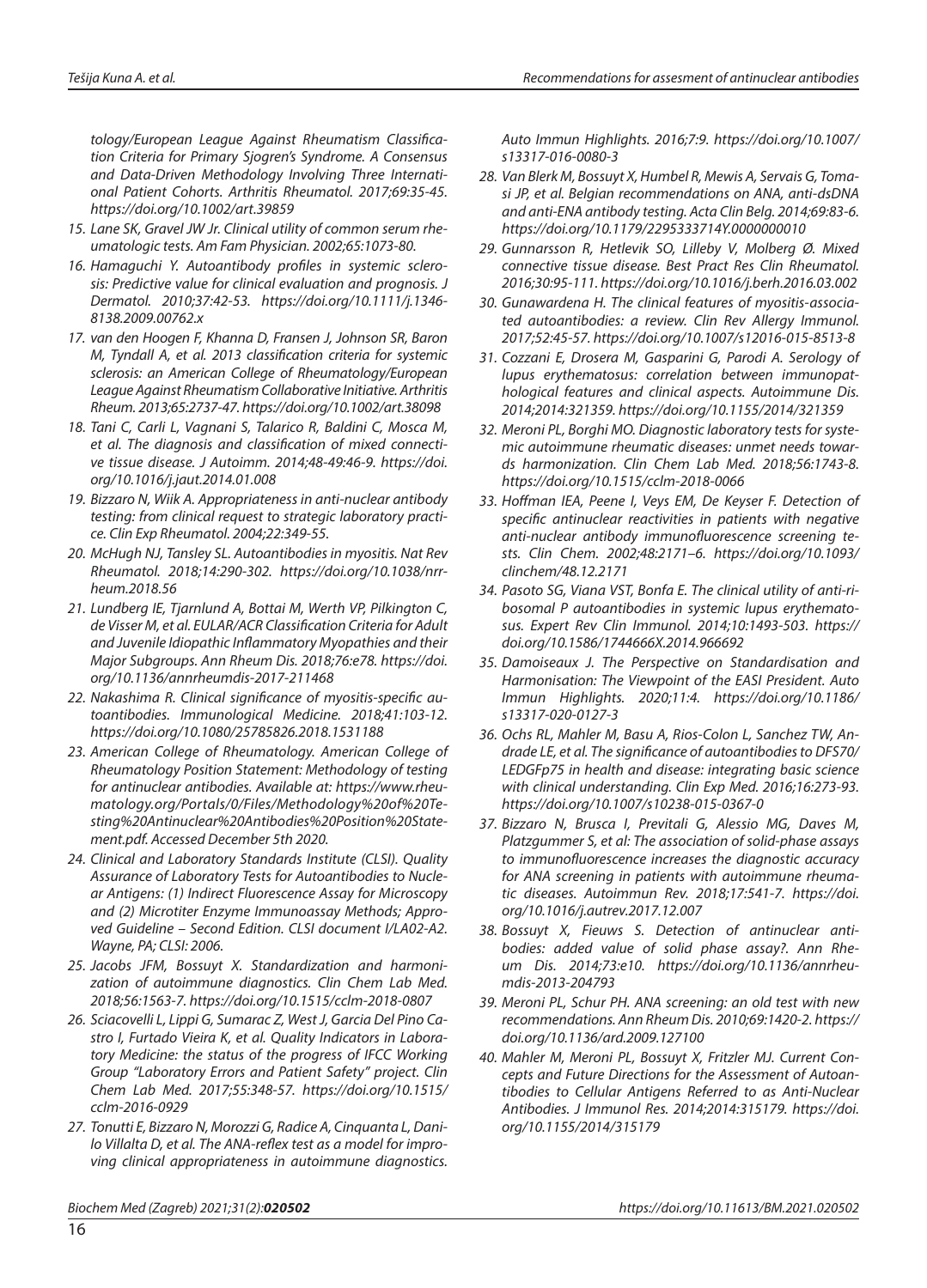- *41. International consensus on ANA patterns (ICAP). Available at: https://www.anapatterns.org/trees.php. Accessed June 10th 2019.*
- *42. Mariz HA, Sato EI, Barbosa SH, Rodrigues SH, Dellavance A, Andrade LE. Pattern on the antinuclear antibody-HEp-2 test is a critical parameter for discriminating antinuclear antibody-positive healthy individuals and patients with autoimmune rheumatic diseases. Arthritis Rheum. 2011;63:191- 200.<https://doi.org/10.1002/art.30084>*
- *43. Tan EM, Feltkamp TEW, Smolen JS, Butcher B, Dawkins R,*  Fritzler MJ, et al. Range of antinuclear antibodies in "he*althy" individuals. Arthritis Rheum. 1997;40:1601-11. <https://doi.org/10.1002/art.1780400909>*
- *44. Abeles AM, Abeles M. The clinical utility of a positive antinuclear antibody test result. Am J Med. 2013;126:342-8. <https://doi.org/10.1016/j.amjmed.2012.09.014>*
- *45. Aksu G, Gulez N, Azarsiz E, Karaca N, Kutukçuler N. Determination of cut-off titers and agreement between immunofluorescence and immunoblotting methods for detecting antinuclear antibodies in children. J Clin Lab Anal. 2010;24:230- 6.<https://doi.org/10.1002/jcla.20391>*
- *46. Kang I, Siperstein R, Quan T, Breitenstein ML. Utility of age, gender, ANA titer and pattern as predictors of anti-ENA and -dsDNA antibodies. Clin Rheumatol. 2004;23:509-15. <https://doi.org/10.1007/s10067-004-0937-0>*
- *47. Willitzki A, Hiemann R, Peters V, Sack U, Schierack P, Rödiger S, et al. New platform technology for comprehensive serological diagnostics of autoimmune diseases. Clin Dev Immunol. 2012;2012:284740.<https://doi.org/10.1155/2012/284740>*
- *48. Pérez D, Gilburd B, Cabrera-Marante Ó, Martínez-Flores JA, Serrano M, Naranjo L, et al. Predictive autoimmunity using autoantibodies: screening for anti-nuclear antibodies. Clin Chem Lab Med. 2018;56:1771-7. [https://doi.org/10.1515/](https://doi.org/10.1515/cclm-2017-0241) [cclm-2017-0241](https://doi.org/10.1515/cclm-2017-0241)*
- *49. Orme ME, Andalucia C, Sjölander S, Bossuyt X. A hierarchical bivariate meta-analysis of diagnostic test accuracy to provide direct comparisons of immunoassays vs. indirect immunofluorescence for initial screening of connective tissue diseases. Clin Chem Lab Med. 2020;59:547-61. [https://](https://doi.org/10.1515/cclm-2020-0094) [doi.org/10.1515/cclm-2020-0094](https://doi.org/10.1515/cclm-2020-0094)*
- *50. Pérez D, Gilburd B, Azoulay D, Shovman O, Bizzaro N, Shoenfeld Y. Antinuclear antibodies: Is the indirect immunofluorescence still the gold standard or should be replaced by solid phase assays? Autoimmun Rev. 2018;17:548-52. [https://](https://doi.org/10.1016/j.autrev.2017.12.008) [doi.org/10.1016/j.autrev.2017.12.008](https://doi.org/10.1016/j.autrev.2017.12.008)*
- *51. Pisetsky DS. Anti-DNA antibodies quintessential biomarkers of SLE. Nat Rev Rheumatol. 2016;12:102-10. [https://doi.](https://doi.org/10.1038/nrrheum.2015.151) [org/10.1038/nrrheum.2015.151](https://doi.org/10.1038/nrrheum.2015.151)*
- *52. Mummert E, Fritzler MJ, Sjöwall C, Bentow C, Mahler M. The clinical utility of anti-double-stranded DNA antibodies and the challenges of their determination. J Immunol Methods. 2018;459:11-9.<https://doi.org/10.1016/j.jim.2018.05.014>*
- *53. Neogi T, Gladman DD, Ibanez D, Urowitz M. Anti-dsDNA antibody testing by Farr and ELISA techniques is not equivalent. J Rheumatol. 2006;33:1785-8.*
- *54. Bonroy C, Verfaillie C, De Witte E, De Keyser F. Relevance of different results of different anti-double-stranded DNA assays in reporting clinical studies: comment on the article*

*by Petri et al. Arthritis Rheumatol. 2014;66:479-80. [https://](https://doi.org/10.1002/art.38252) [doi.org/10.1002/art.38252](https://doi.org/10.1002/art.38252)* 

- *55. Andrejevic S, Jeremic I, Sefik-Bukilica M, Nikolic M, Stojimirovic B, Bonaci-Nikolic B. Immunoserological parameters in SLE: high-avidity anti-dsDNA detected by ELISA are the most closely associated with the disease activity. Clin Rheumatol. 2013;32:1619-26. [https://doi.org/10.1007/s10067-](https://doi.org/10.1007/s10067-013-2330-3) [013-2330-3](https://doi.org/10.1007/s10067-013-2330-3)*
- *56. Infantino M, Meacci F, Bentow C, Martis P, Benucci M, Afeltra A, et al. Clinical comparison of QUANTA Flash anti-dsDNA chemiluminescent immunoassay with four current assays for the detection of antidsDNA autoantibodies. J Immunol Res. 2015;2015:902821.<https://doi.org/10.1155/2015/902821>*
- *57. Villalta D, Romelli PB, Savina C, Bizzaro N, Tozzoli R, Tonutti E, et al. Anti-dsDNA antibody avidity determination by a simple reliable ELISA method for SLE diagnosis and monitoring. Lupus. 2003;12:31-6. [https://doi.](https://doi.org/10.1191/0961203303lu277oa) [org/10.1191/0961203303lu277oa](https://doi.org/10.1191/0961203303lu277oa)*
- *58. Ward G, Simpson A, Boscato L, Hickman PE. The investigation of interferences in immunoassay. Clin Biochem. 2017;50:1306-11. [https://doi.org/10.1016/j.clinbio](https://doi.org/10.1016/j.clinbiochem.2017.08.015)[chem.2017.08.015](https://doi.org/10.1016/j.clinbiochem.2017.08.015)*
- *59. Jacobs JFM, van der Molen RG, Bossuyt X, Damoiseaux J. Antigen excess in modern immunoassays: to anticipate on the unexpected. Autoimmun Rev. 2015;14:160-7. [https://](https://doi.org/10.1016/j.autrev.2014.10.018) [doi.org/10.1016/j.autrev.2014.10.018](https://doi.org/10.1016/j.autrev.2014.10.018)*
- *60. Mahler M, Fritzler MJ, Blüthner M. Identification of a SmD3 epitope with a single symmetrical dimethylation of an arginine residue as a specific target of a subpopulation of anti-Sm antibodies. Arthritis Res Ther. 2005;7:R19-R29.*
- *61. Mahler M. Sm peptides in differentiation of autoimmune diseases. Adv Clin Chem. 2011;54:109-28. https://doi. org/10.1016/B978-0-12-387025-4.00005-4*
- *62. Kavanaugh A, Tomar R, Reveille J, Solomon DH, Homburger HA. Guidelines for Clinical Use of the Antinuclear Antibody Test and Tests for Specific Autoantibodies to Nuclear Antigens. Arch Pathol Lab Med. 2000;124:71-81. https://doi. org/10.5858/2000-124-0071-GFCUOT*
- *63. Panteghini M. Traceability as a unique tool to improve standardization in laboratory medicine. Clin Biochem. 2009;42:236-40. [https://doi.org/10.1016/j.clinbio](https://doi.org/10.1016/j.clinbiochem.2008.09.098)[chem.2008.09.098](https://doi.org/10.1016/j.clinbiochem.2008.09.098)*
- *64. Feltkamp TEW, Kirkwood TBL, Maini RN, Arden LA. The first international standard for antibodies to double stranded DNA. Ann Rheum Dis. 1988;47:740-6. [https://doi.](https://doi.org/10.1136/ard.47.9.740) [org/10.1136/ard.47.9.740](https://doi.org/10.1136/ard.47.9.740)*
- *65. Bonaguri C, Melegari A, Ballabio A, Parmeggiani M, Russo A, Battistelli L, et al. Italian multicentre study for application of a diagnostic algorithm in autoantibody testing for autoimmune rheumatic disease: conclusive results. Autoimmun Rev. 2011;11:1-5. [https://doi.org/10.1016/j.](https://doi.org/10.1016/j.autrev.2011.06.006) [autrev.2011.06.006](https://doi.org/10.1016/j.autrev.2011.06.006)*
- *66. Damoiseaux J, Agmon-Levin N, Van Blerk M, Chopyak V, Eriksson C, Heijnen I, et al. From ANA-screening to antigenspecifity: an EASI-survey on the daily practice in European countries. Clin Exp Rheumatol. 2014;32:539-46.*
- *67. Avery TY, van de Cruys M, Austen J, Stals F, Damoiseaux JGMC. Anti-Nuclear Antibodies in Daily Clinical Prac-*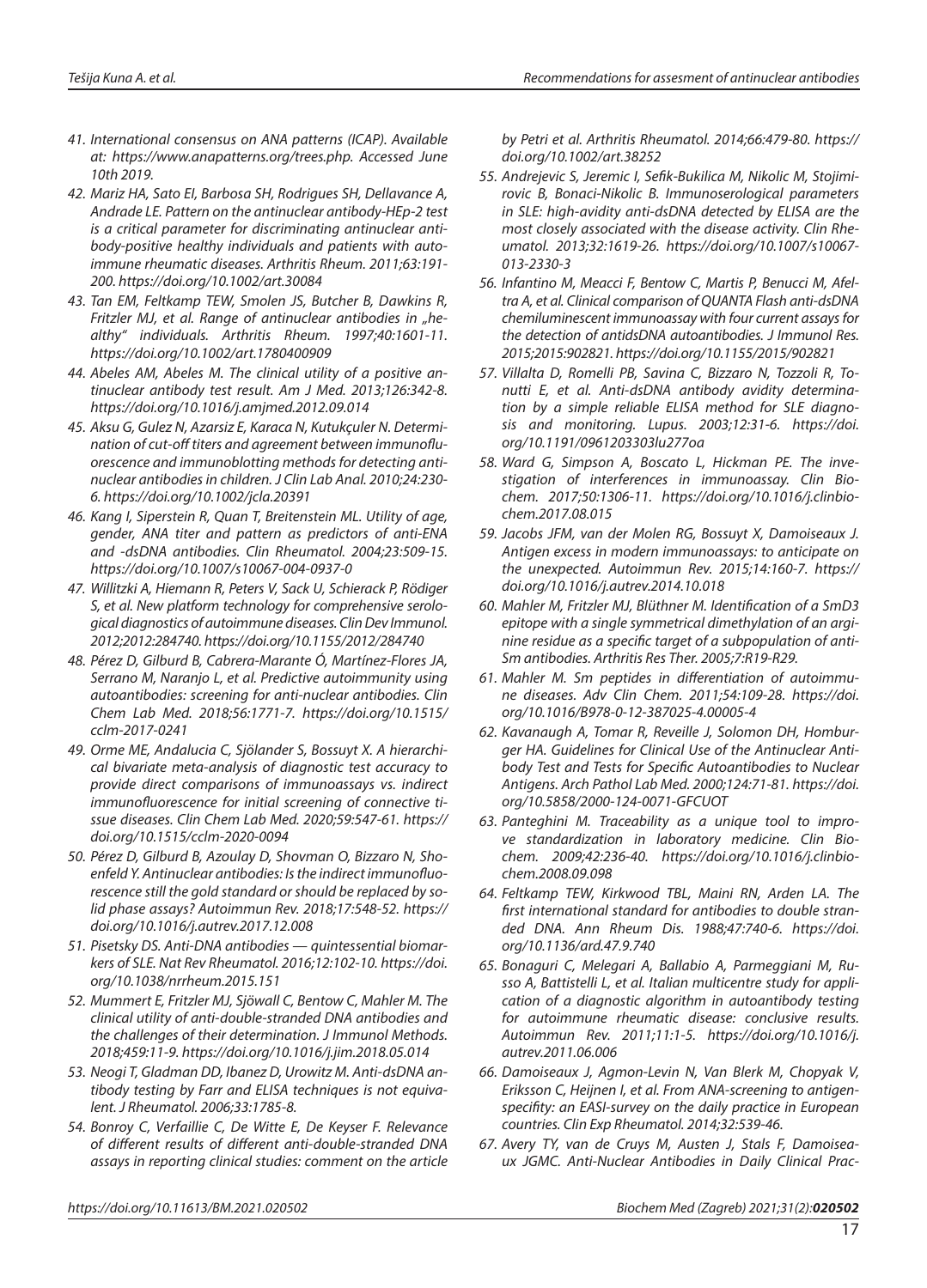*tice: Prevalence in Primary, Secondary, and Tertiary Care. J Immunol Res. 2014;2014:401739. [https://doi.](https://doi.org/10.1155/2014/401739) [org/10.1155/2014/401739](https://doi.org/10.1155/2014/401739)*

- *68. Soto ME, Hernández-Becerril N, Perez-Chiney AC, Hernández-Rizo A, Telich-Tarriba JE, Juárez-Orozco LE, et al. Predictive value of antinuclear antibodies in autoimmune diseases classified by clinical criteria: Analytical study in a specialized health institute, one year follow-up. Results Immunol. 2013;5:13-22.<https://doi.org/10.1016/j.rinim.2013.10.003>*
- *69. Meroni PL, Biggioggero M, Pierangeli SS, Sheldon J, Zegers I, Borghi MO. Standardization of autoantibody testing: a paradigm for serology in rheumatic diseases. Nat Rev Rheumatol 2014;10:35-43. [https://doi.org/10.1038/nrrhe](https://doi.org/10.1038/nrrheum.2013.180)[um.2013.180](https://doi.org/10.1038/nrrheum.2013.180)*
- *70. Clinical and Laboratory Standards Institute (CLSI). User verification of precision and estimation of bias: approved guideline, 2nd ed. CLSI document EP15-A2. Wayne, PA: CLSI; 2005.*
- *71. Clinical and Laboratory Standards Institute (CLSI). User protocol for evaluation of qualitative test performance: approved guideline, 2nd ed. CLSI Document EP12-A2. Wayne, PA: CLSI; 2008.*
- *72. Shovman O, Gilburd B, Chayat C, Amital H, Langevitz P, Watad A, et al. Prevalence of anti-DFS70 antibodies in patients with and without systemic autoimmune rheumatic diseases. Clin Exp Rheumatol. 2018;36:121-6.*
- *73. Lee H, Kim Y, Han K, Oh EJ. Application of anti-DFS70 antibody and specific autoantibody test algorithms to patients with the dense fine speckled pattern on HEp-2 cells. Scand J Rheumatol. 2016;45:122-8. [https://doi.org/10.3109/030097](https://doi.org/10.3109/03009742.2015.1060260) [42.2015.1060260](https://doi.org/10.3109/03009742.2015.1060260)*
- *74. BCGuidelines.ca: Antinuclear Antibody (ANA) Testing for Connective Tissue Disease (2013). Available at: [https://](https://www2.gov.bc.ca/gov/content/health/practitioner-professional-resources/bc-guidelines/ana-testing?keyword=Antinuclear&keyword=Antibody&keyword=(ANA)&keyword=Testing&keyword=for&keyword=Connective&keyword=Tissue&keyword=Disease. Accessed) [www2.gov.bc.ca/gov/content/health/practitioner-professi-](https://www2.gov.bc.ca/gov/content/health/practitioner-professional-resources/bc-guidelines/ana-testing?keyword=Antinuclear&keyword=Antibody&keyword=(ANA)&keyword=Testing&keyword=for&keyword=Connective&keyword=Tissue&keyword=Disease. Accessed)*

*[onal-resources/bc-guidelines/ana-testing?keyword=Antin](https://www2.gov.bc.ca/gov/content/health/practitioner-professional-resources/bc-guidelines/ana-testing?keyword=Antinuclear&keyword=Antibody&keyword=(ANA)&keyword=Testing&keyword=for&keyword=Connective&keyword=Tissue&keyword=Disease. Accessed) [uclear&keyword=Antibody&keyword=\(ANA\)&keyword=Tes](https://www2.gov.bc.ca/gov/content/health/practitioner-professional-resources/bc-guidelines/ana-testing?keyword=Antinuclear&keyword=Antibody&keyword=(ANA)&keyword=Testing&keyword=for&keyword=Connective&keyword=Tissue&keyword=Disease. Accessed) [ting&keyword=for&keyword=Connective&keyword=Tissue](https://www2.gov.bc.ca/gov/content/health/practitioner-professional-resources/bc-guidelines/ana-testing?keyword=Antinuclear&keyword=Antibody&keyword=(ANA)&keyword=Testing&keyword=for&keyword=Connective&keyword=Tissue&keyword=Disease. Accessed) [&keyword=Disease. Accessed](https://www2.gov.bc.ca/gov/content/health/practitioner-professional-resources/bc-guidelines/ana-testing?keyword=Antinuclear&keyword=Antibody&keyword=(ANA)&keyword=Testing&keyword=for&keyword=Connective&keyword=Tissue&keyword=Disease. Accessed) August 1st 2019.*

- *75. Man A, Shojania K, Phoon C, Pal J, Hudoba de Badyn M, Pi D, Lacaille D. An evaluation of autoimmune antibody testing patterns in a Canadian health region and an evaluation of a laboratory algorithm aimed at reducing unnecessary testing. Clin Rheumatol. 2013;32:601-8. [https://doi.](https://doi.org/10.1007/s10067-012-2141-y) [org/10.1007/s10067-012-2141-y](https://doi.org/10.1007/s10067-012-2141-y)*
- *76. Amorese-O'Connell L, Vaidya P, Mahboob D, Gn C, Schwartz S. Repetitive Requisition of Antinuclear Antibody Testing (ANA) in Outpatient Multispecialty Clinics in Patients with a Known Positive ANA [abstract]. Arthritis Rheumatol. 2016;68(Suppl 10). Available at https://acrabstracts.org/ abstract/repetitive-requisition-of-antinuclear-antibody-testing-ana-in-outpatient-multispecialty-clinics-in-patientswith-a-known-positive-ana/. Accessed July 2nd 2019.*
- *77. Raissi TC, Hewson C, Pope JE. Repeat Testing of Antibodies and Complements in Systemic Lupus Erythematosus: When Is It Enough? J Rheumatol. 2018;45:827-34. [https://doi.](https://doi.org/10.3899/jrheum.161365) [org/10.3899/jrheum.161365](https://doi.org/10.3899/jrheum.161365)*
- *78. Agarwal S, Harper J, Kiely PD. Concentration of antibodies to extractable nuclear antigens and disease activity in systemic lupus erythematosus. Lupus. 2009;18:407-12. <https://doi.org/10.1177/0961203308097784>*
- *79. Andreoli L, Bertsias GK, Agmon-Levin N, Brown S, Cervera R, Costedoat-Chalumeau N, et al. EULAR recommendations for women's health and the management of family planning, assisted reproduction, pregnancy and menopause in patients with systemic lupus erythematosus and/or antiphospholipid syndrome Ann Rheum Dis. 2017;76:476- 85. <https://doi.org/10.1136/annrheumdis-2016-209770>*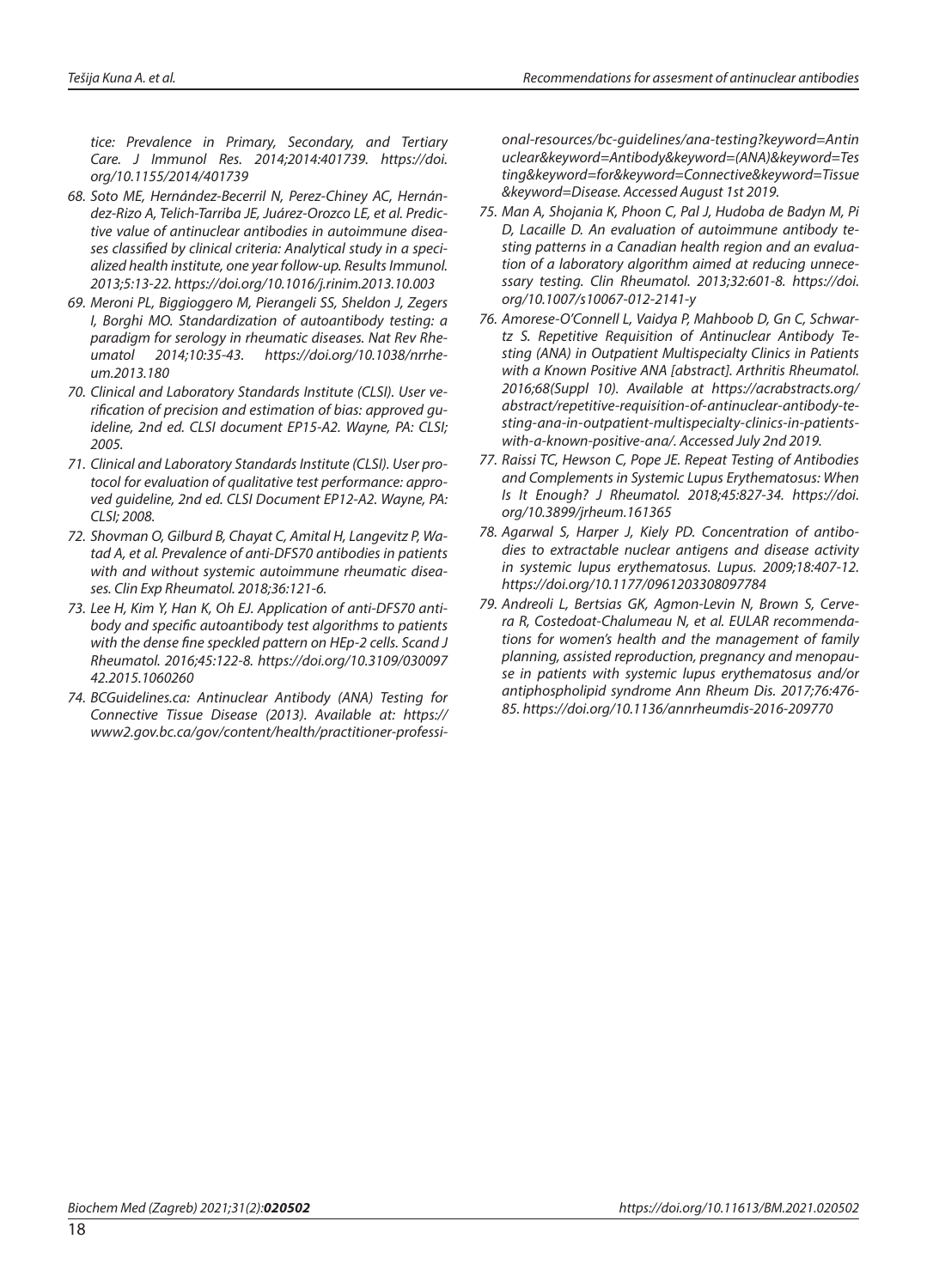# **Appendix**

**Table A.** Nomenclature on the report

| Screen tests <sup>a</sup>                                                                                                                             |  |  |
|-------------------------------------------------------------------------------------------------------------------------------------------------------|--|--|
| 1. Antinuclear antibodies (ANA) – screen test <sup>b</sup>                                                                                            |  |  |
| 2. Screen test for the restricted number of specific antinuclear antibodies (ANA): specify included antigens <sup>c</sup>                             |  |  |
| 3. ENA screen test: specify included antigensd                                                                                                        |  |  |
| Tests for specific antibodies <sup>a</sup>                                                                                                            |  |  |
| 1. Antibodies to double-stranded DNA (anti-dsDNA)                                                                                                     |  |  |
| 2. Antibodies to SS-A (Ro) antigen (anti-SS-A (Ro)) <sup>e</sup>                                                                                      |  |  |
| 3. Antibodies to SS-A (Ro60) antigen (anti-SS-A (Ro60))                                                                                               |  |  |
| 4. Antibodies to Ro52 antigen (anti-Ro52)                                                                                                             |  |  |
| 5. Antibodies to SS-B (La) antigen (anti-SS-B (La))                                                                                                   |  |  |
| 6. Antibodies to Smith antigen (anti-Sm) <sup>e</sup>                                                                                                 |  |  |
| 7. Antibodies to RNP antigen (anti-RNP)f                                                                                                              |  |  |
| 8. Antibodies to Topoisomerase I (anti-Topo I/Scl70)                                                                                                  |  |  |
| 9. Antibodies to Jo-1 antigen (anti-Jo-1)                                                                                                             |  |  |
| 10. Antibodies to centromere protein B (anti-CENP B)                                                                                                  |  |  |
| 11. Antibodies to PM/Scl antigen (anti-PM/Scl)                                                                                                        |  |  |
| 12. Antibodies to proliferating cell nuclear antigen (anti-PCNA)                                                                                      |  |  |
| 13. Antibodies to ribosomal P protein (anti-ribosomal P)                                                                                              |  |  |
| 14. Antibodies to histones                                                                                                                            |  |  |
| 15. Antibodies to nucleosomes                                                                                                                         |  |  |
| 16. Antibodies to RNA-polymerase III (anti-RNA-Pol III)                                                                                               |  |  |
| 17. Antibodies to DFS70 antigen (anti-DFS70)                                                                                                          |  |  |
| <sup>a</sup> Method should be specified either along with the test name or in the legend of the report <sup>b</sup> Refers exclusively on IIF test on |  |  |

Method should be specified either along with the test name or in the legend of the report. <sup>b</sup>Refers exclusively on IIF test on HEp-2 or HEp-2000 substrate. <sup>c</sup>Refers to solid-based screen tests commercially available under the common name CTD-screen. dENA screen test refers exclusively on test comprising following antigens: SS-A (Ro) (when there is no distinction between Ro52 and Ro 60) or SS-A (Ro60) and Ro52 (TRIM21), separately; SS-B (La); Sm (or SmD according to manufacturer specification); RNP (U1-RNP or Sm/RNP, according to manufacturer specification); Scl-70 (Topo-1) and Jo-1. In the case that the screen test includes additional antigens that are not included in ENA term, use the nomenclature given under number 2.  $eSS-A (Ro) - if$  there is no distinction between Ro52 and Ro60; e Alternatively, anti-SmD in the case that manufacturer declares specificity exclusively for SmD antigen. <sup>f</sup>anti-RNP term comprises both anti-U1-RNP and anti-Sm/RNP. IIF – indirect immunofluorescence. HEp-2 – human laryngeal epidermoid carcinoma cell line type 2 substrate. CTD – connective tissue diseases. ENA – extractable nuclear antigens. RNP – ribonucleoprotein complex.

**Table B.** ICAP nomenclature for the description of fluorescence patterns and corresponding clinical significance

| ICAP code | <b>Fluorescence pattern</b>     | Clinical significance*                                                                                                                               |
|-----------|---------------------------------|------------------------------------------------------------------------------------------------------------------------------------------------------|
|           | <b>Nuclear</b>                  |                                                                                                                                                      |
| $AC-1$    | Nuclear homogenous fluorescence | SLE, drug-induced lupus, JIA                                                                                                                         |
| $AC-2$    | Nuclear dense fine speckled     | Rare in SiS, SSc, and SLE, more often in healthy individuals and different<br>non-autoimmune inflammatory diseases (atopic dermatitis, asthma, etc.) |